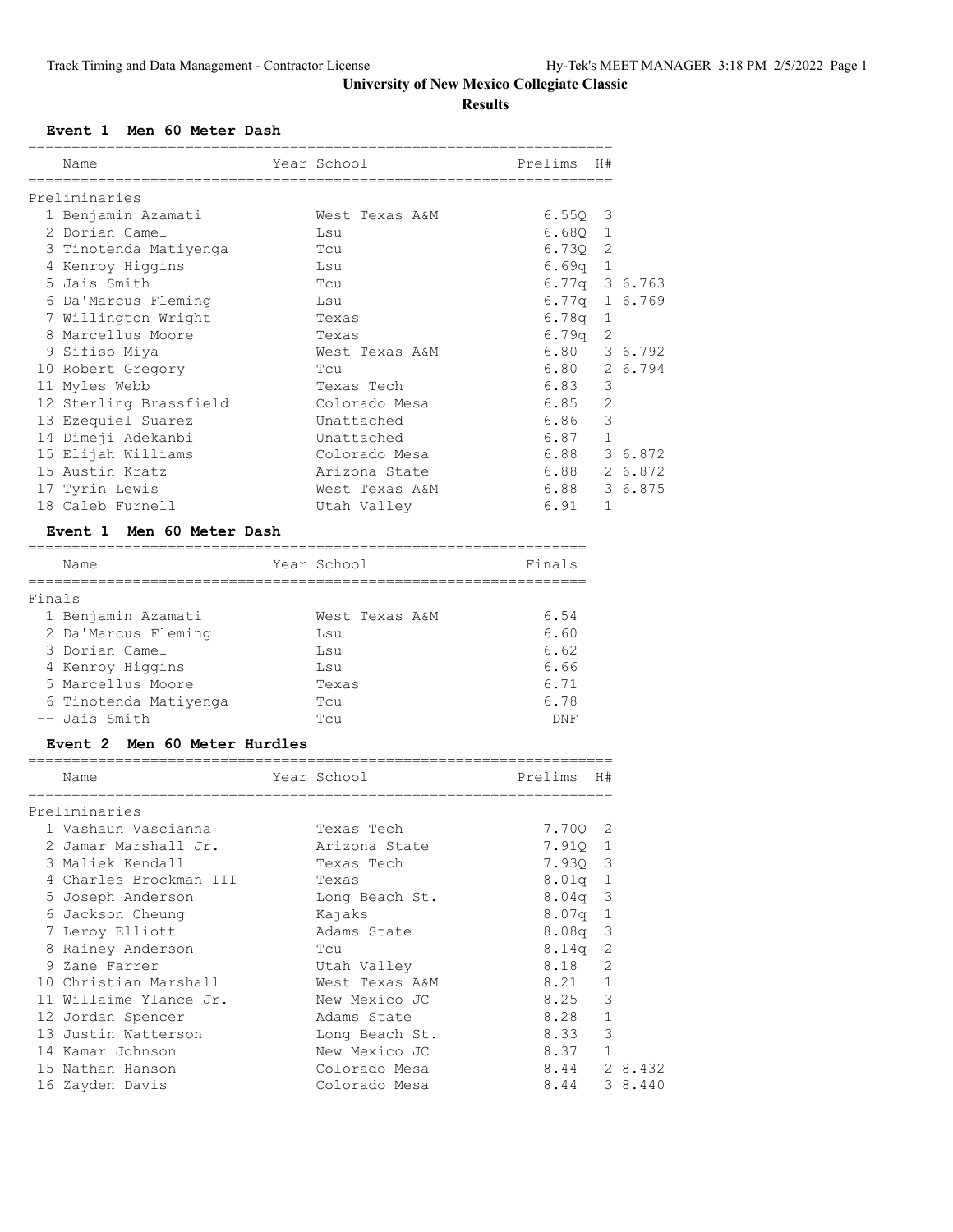**Results**

| Event 2 Men 60 Meter Hurdles |                   |             |                |
|------------------------------|-------------------|-------------|----------------|
| 17 Che Saunders              | New Mexico JC     | $8.46 \t 2$ |                |
| 18 Steven Cross              | Northern Colorado | 8.58        | $\overline{1}$ |
| 19 Gannon Christman          | New Mexico        | 8.60        | - 2            |
| 20 Aidan Heredia             | Lubbock Christian | 8.89        | - 3            |
| 21 Neveh Jones               | Adams State       | 10.76 3     |                |

## **Event 2 Men 60 Meter Hurdles**

| Name                   | Year School    | Finals        |
|------------------------|----------------|---------------|
| Finals                 |                |               |
| 1 Vashaun Vascianna    | Texas Tech     | 7.64          |
| 2 Jamar Marshall Jr.   | Arizona State  | 7.84          |
| 3 Maliek Kendall       | Texas Tech     | 7.91          |
| 4 Charles Brockman III | Texas          | 7.99          |
| 5 Leroy Elliott        | Adams State    | 8.01          |
| 6 Jackson Cheung       | Kajaks         | 8.053<br>8.06 |
| 7 Joseph Anderson      | Long Beach St. | 8.06 8.059    |
| 8 Rainey Anderson      | TCl1           | 8.10          |
|                        |                |               |

### **Event 3 Men 200 Meter Dash**

|   | Name                  | Year School   | Finals | H#             |
|---|-----------------------|---------------|--------|----------------|
|   | 1 Robert Gregory      | Tcu           | 20.60  | 1              |
|   | 2 Tinotenda Matiyenga | Tcu           | 20.69  |                |
|   | 3 Kenroy Higgins      | Lsu           | 20.93  | 4              |
|   | Justin Robinson       | Arizona State | 21.03  |                |
|   | 5 Dorian Camel        | Lsu           | 21.12  | 4              |
| 6 | Da'Marcus Fleming     | Lsu           | 21.21  | 6              |
|   | Dubem Nwachukwu       | Arizona State | 21.29  | $\overline{2}$ |
| 8 | Jalen Brown           | Arizona State | 21.30  | 3              |
|   | 9 Kundai Maquranyanga | Tcu           | 21.31  | 3              |
|   | 10 Jalen Drayden      | Arizona State | 21.38  | $\overline{2}$ |
|   | 11 Garrett Shedrick   | Arizona State | 21.43  | 5              |
|   | 12 Caleb Furnell      | Utah Valley   | 21.50  | 5              |
|   | 13 Eric Cray          | Philippines   | 21.62  | 6              |
|   | 14 Simbarashe Maketa  | Tcu           | 21.64  | 5 21.631       |
|   | 15 Austin Kratz       | Arizona State | 21.64  | 3 21.634       |
|   | 16 Jevaughn Powell    | Utep          | 21.85  | $\overline{2}$ |

## **Event 4 Men 400 Meter Dash**

| Name                | Year School     | Finals | H#            |
|---------------------|-----------------|--------|---------------|
| 1 Justin Robinson   | Arizona State   | 46.06  |               |
| 2 Jonathan Jones    | Texas           | 46.10  | 1             |
| 3 EJ Floreal        | Unattached      | 46.12  | $\mathcal{L}$ |
| 4 Jevon O'Bryant    | New Mexico      | 46.43  |               |
| 5 Ashton Hicks      | Lsu             | 46.46  | 3             |
| 6 Jovahn Williamson | Unat-New Mexico | 46.59  | 2             |
| 7 Jalen Brown       | Arizona State   | 46.95  | 3             |
| 8 David Seete       | TCl1            | 47.36  | $\mathcal{L}$ |
| 9 Aaron Smith       | Lsu             | 47.63  | 4             |
| 10 Jonah Vigil      | Adams State     | 47.69  | 4             |
| 11 Eric Cray        | Philippines     | 47.91  | 5             |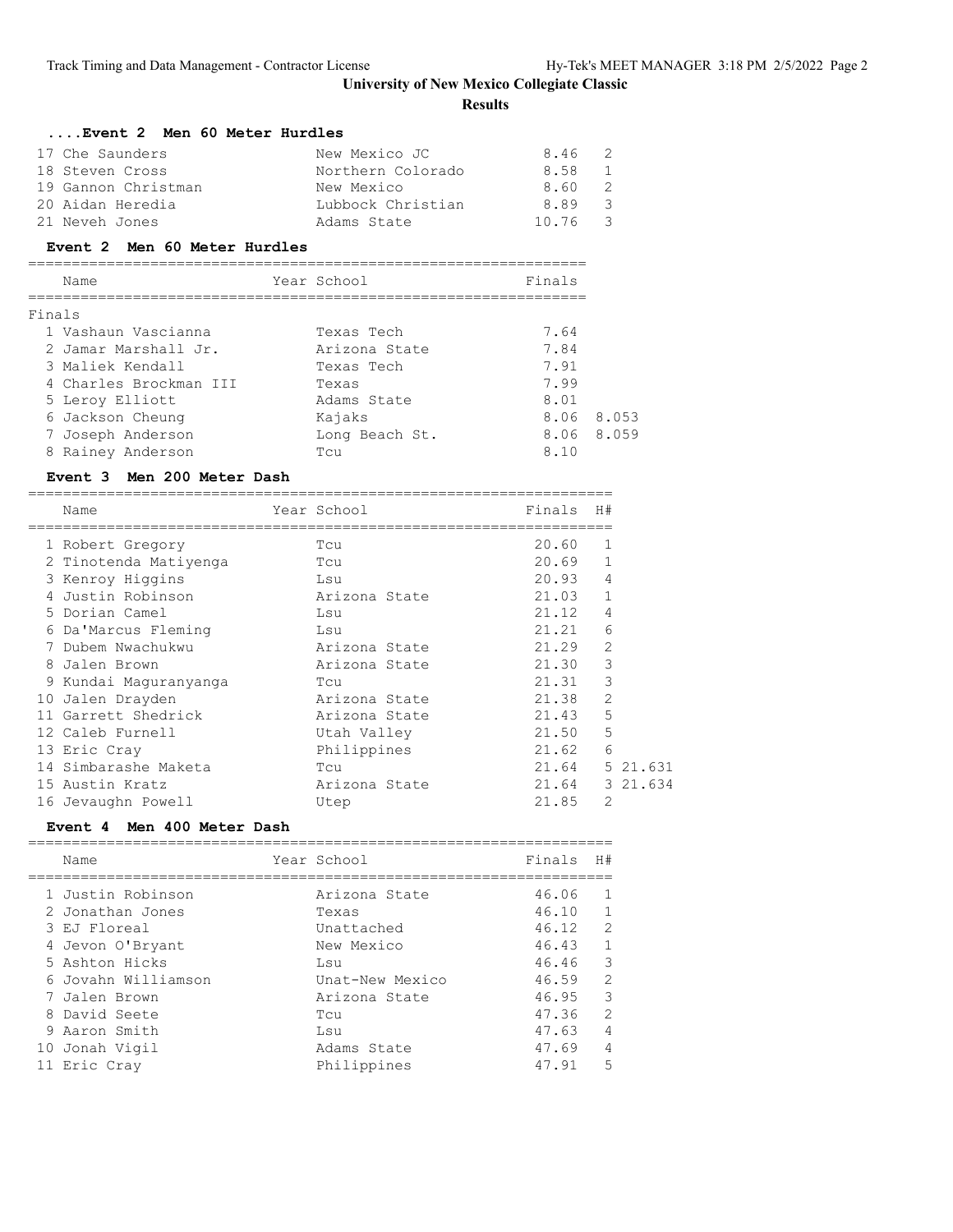**Results**

| Event 4 Men 400 Meter Dash |                                                  |       |                |  |  |  |  |
|----------------------------|--------------------------------------------------|-------|----------------|--|--|--|--|
| 12 Gamali Felix            | Arizona State 57                                 |       | 3              |  |  |  |  |
| 13 Mark Haywood            | Unattached                                       | 48.64 | 5              |  |  |  |  |
| 14 Quinton Sansing         | West Texas A&M                                   | 48.70 | 3              |  |  |  |  |
| 15 Brian Herron            | Texas                                            | 48.89 | $\mathbf{1}$   |  |  |  |  |
| 16 Dubem Nwachukwu         | Arizona State                                    | 48.91 | $\overline{2}$ |  |  |  |  |
| 17 Devin Dixon             | Brooks Beasts and the Brooks Brooks of the Maria | 48.94 | $\overline{4}$ |  |  |  |  |
| 18 Malick Diop             | West Texas A&M                                   | 48.99 | 5              |  |  |  |  |
| 19 Austin Brown            | Long Beach St.                                   | 49.06 | 4              |  |  |  |  |
| 20 Ohdel James             | West Texas A&M 49.59                             |       | 6              |  |  |  |  |
| 21 Zeemarley Felix         | New Mexico JC                                    | 49.82 | 5              |  |  |  |  |
| 22 Kelsey Montaque         | Colorado Mesa                                    | 49.89 | 6              |  |  |  |  |
| 23 Dayne Ortega            | Colorado Mesa                                    | 49.93 | 7 49.922       |  |  |  |  |
| 24 Cameron Franklin        | Utah Valley 19.93                                |       | 6 49.928       |  |  |  |  |
| 25 Jack De Bos             | Long Beach St. 50.20                             |       | 7              |  |  |  |  |
| 26 Julian Serna            | Lubbock Christian 51.02                          |       | 8              |  |  |  |  |
| 27 Austin Reese            | 51.20<br>Colorado Mesa                           |       | 6              |  |  |  |  |
| 28 Trael Robertson         | Lubbock Christian 51.21                          |       | 8              |  |  |  |  |
| 29 Levi Johnson            | 52.41<br>New Mexico JC                           |       | 7              |  |  |  |  |
| 30 Luke Mosley             | Lubbock Christian 52.53                          |       | 8              |  |  |  |  |
| 31 Alec Cullitan           | Unattached                                       | 53.87 | 8              |  |  |  |  |

### **Event 5 Men 600 Meter Run**

| Name             | Year School    | Finals  | H#             |
|------------------|----------------|---------|----------------|
| 1 Jonathan Jones | Texas          | 1:15.12 | $\overline{1}$ |
| 2 Kash Powell    | Long Beach St. | 1:20.68 | $\overline{2}$ |
| 3 Alex Kalmar    | Long Beach St. | 1:21.37 | $\overline{1}$ |
| 4 Dylan Scott    | TCU            | 1:21.82 | $\overline{1}$ |
| 5 Cory Hatchel   | TCU            | 1:22.28 | 2              |
| 6 Josh Benford   | TCU            | 1:22.38 | $\overline{1}$ |
| 7 Aaron Busche   | Fort Lewis     | 1:23.69 | 2              |
| 8 Kevin Hewitt   | Utep           | 1:28.03 | $\overline{2}$ |

### **Event 6 Men 800 Meter Run**

| Name              | Year School       | Finals  | H#             |
|-------------------|-------------------|---------|----------------|
| 1 Alex Kalmar     | Long Beach St.    | 1:53.43 | $\overline{1}$ |
| 2 Jesse Hayward   | Northern Colorado | 1:55.29 | $\mathbf{1}$   |
| 3 Abdi Abade      | Adams State       | 1:56.92 | $\mathbf{1}$   |
| 4 Cory Hatchel    | TCU               | 1:57.59 | 2              |
| 5 Jacob Valdez    | Colorado Mesa     | 1:57.72 | $\overline{1}$ |
| 6 Dylan Scott     | TCU               | 1:59.13 | 2              |
| 7 Josh Benford    | TCU               | 1:59.35 | 2              |
| 8 Casey Amori     | Colorado Mesa     | 2:03.29 | $\overline{2}$ |
| 9 Braedon Sittman | Fort Lewis        | 2:10.19 | $\mathcal{L}$  |
|                   |                   |         |                |

### **Event 7 Men 1 Mile Run**

| Name |                                                                        |                | Finals H#   |                                          |  |  |  |  |
|------|------------------------------------------------------------------------|----------------|-------------|------------------------------------------|--|--|--|--|
|      |                                                                        |                |             |                                          |  |  |  |  |
|      |                                                                        | Long Beach St. |             | $\overline{1}$                           |  |  |  |  |
|      |                                                                        | Adams State    |             | $\overline{1}$                           |  |  |  |  |
|      |                                                                        | New Mexico     |             | $\overline{1}$                           |  |  |  |  |
|      |                                                                        | New Mexico     |             | $\overline{1}$                           |  |  |  |  |
|      | 1 Michael Phillips<br>2 Alec Hall<br>3 Matthew Larkin<br>4 Iolo Hughes |                | Year School | 4:12.16<br>4:13.31<br>4:17.05<br>4:17.40 |  |  |  |  |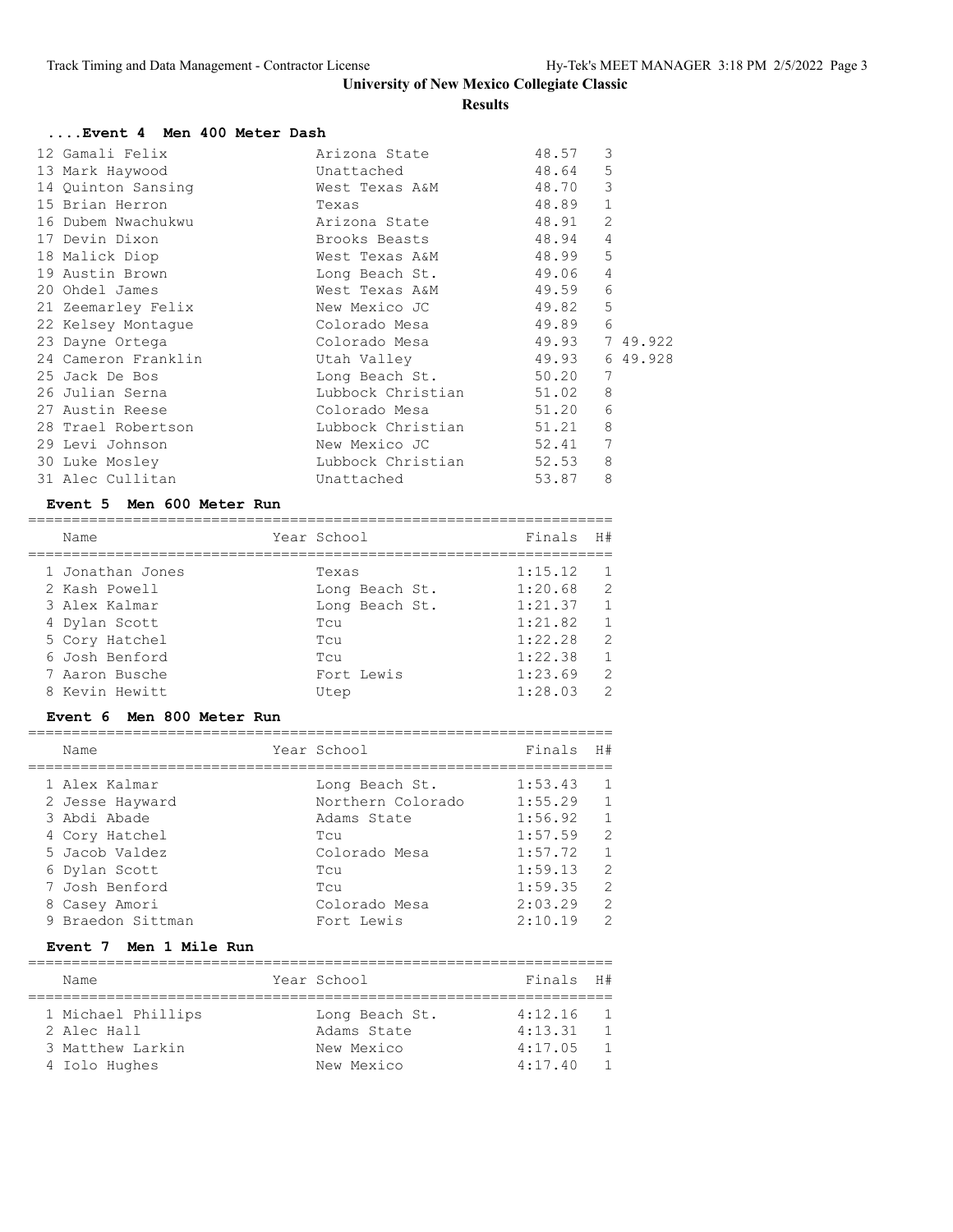| Event 7 Men 1 Mile Run |                   |         |              |
|------------------------|-------------------|---------|--------------|
| 5 Josh Galindo         | Unat-New Mexico   | 4:20.54 | 1            |
| 6 Noah Winters         | Tcu               | 4:25.68 | $\mathbf{1}$ |
| 7 Stone Burke          | Tcu               | 4:26.32 | 2            |
| 8 David Moenning       | Fort Lewis        | 4:26.87 | 2            |
| 9 Connor Phillips      | Long Beach St.    | 4:27.67 | $\mathbf{1}$ |
| 10 Kai Smith           | Unattached        | 4:29.20 | 2            |
| 11 Timothy Chambers    | Northern Colorado | 4:34.10 | 2            |
| 12 David Wilcox        | Fort Lewis        | 4:38.19 | 2            |
| 13 Ricardo Trejo       | Fort Lewis        | 4:44.14 | 2            |
| 14 Noah Villarreal     | Lubbock Christian | 4:45.19 | 1            |
| 15 Peter Martin        | Colorado Mesa     | 4:47.90 | 1            |
| 16 Asa Demmert         | Fort Lewis        | 4:48.13 | 2            |
| 17 Preston Graul       | Fort Lewis        | 4:54.90 | 2            |

## **Event 8 Men 3000 Meter Run**

| Name                | Year School     | Finals   |
|---------------------|-----------------|----------|
| 1 Raymon Ornelas    | Long Beach St.  | 8:43.98  |
| 2 Ethan Bartlett    | Fort Lewis      | 8:51.00  |
| 3 Josh Galindo      | Unat-New Mexico | 8:54.68  |
| 4 Lucas Futey       | Unattached      | 8:57.74  |
| 5 Cebastian Marquez | Fort Lewis      | 9:01.74  |
| 6 Rodgers Korir     | Utep            | 9:10.12  |
| 7 David Wilcox      | Fort Lewis      | 9:10.73  |
| 8 David Moenning    | Fort Lewis      | 9:19.02  |
| 9 Chris Korir       | New Mexico JC   | 9:20.22  |
| 10 Ricardo Trejo    | Fort Lewis      | 9:30.02  |
| 11 Asa Demmert      | Fort Lewis      | 9:35.92  |
| 12 Preston Graul    | Fort Lewis      | 9:40.29  |
| 13 David Hernandez  | New Mexico JC   | 9:48.31  |
| 14 Alex Colby       | Fort Lewis      | 10:15.43 |
| -- Michael Phillips | Long Beach St.  | DNF      |

## **Event 9 Men 4x400 Meter Relay**

| School                                      | Finals  |
|---------------------------------------------|---------|
|                                             |         |
| $1$ $T$ $C11$ $R$ <sup><math>I</math></sup> | 3:06.30 |
| 2 Arizona State 'A'                         | 3:07.67 |
| 3 Long Beach St. 'A'                        | 3:21.78 |
| 4 Northern Colorado 'A'                     | 3:28.16 |
| -- New Mexico 'A'                           |         |

## **Event 10 Men Long Jump**

| Name                                                    | Year School       | Finals | H#                   |
|---------------------------------------------------------|-------------------|--------|----------------------|
| 1 Holland Martin<br>FOUL 7.37m FOUL FOUL 7.76m FOUL     | Unattached        |        | $7.76m$ $25-05.50$ 2 |
| 2 Kelsey Daniel<br>7.03m 7.34m 7.35m FOUL 6.96m 7.59m   | New Mexico JC     |        | $7.59m$ $24-11.00$ 2 |
| 3 Abraham Seaneke<br>7.42m FOUL 7.51m 7.54m 7.57m 7.46m | West Texas Elites |        | $7.57m$ $24-10.00$ 2 |
| 4 Cameron Van<br>FOUL 7.17m 7.03m 7.28m 7.35m 7.21m     | Team Couro        |        | $7.35m$ $24-01.50$ 2 |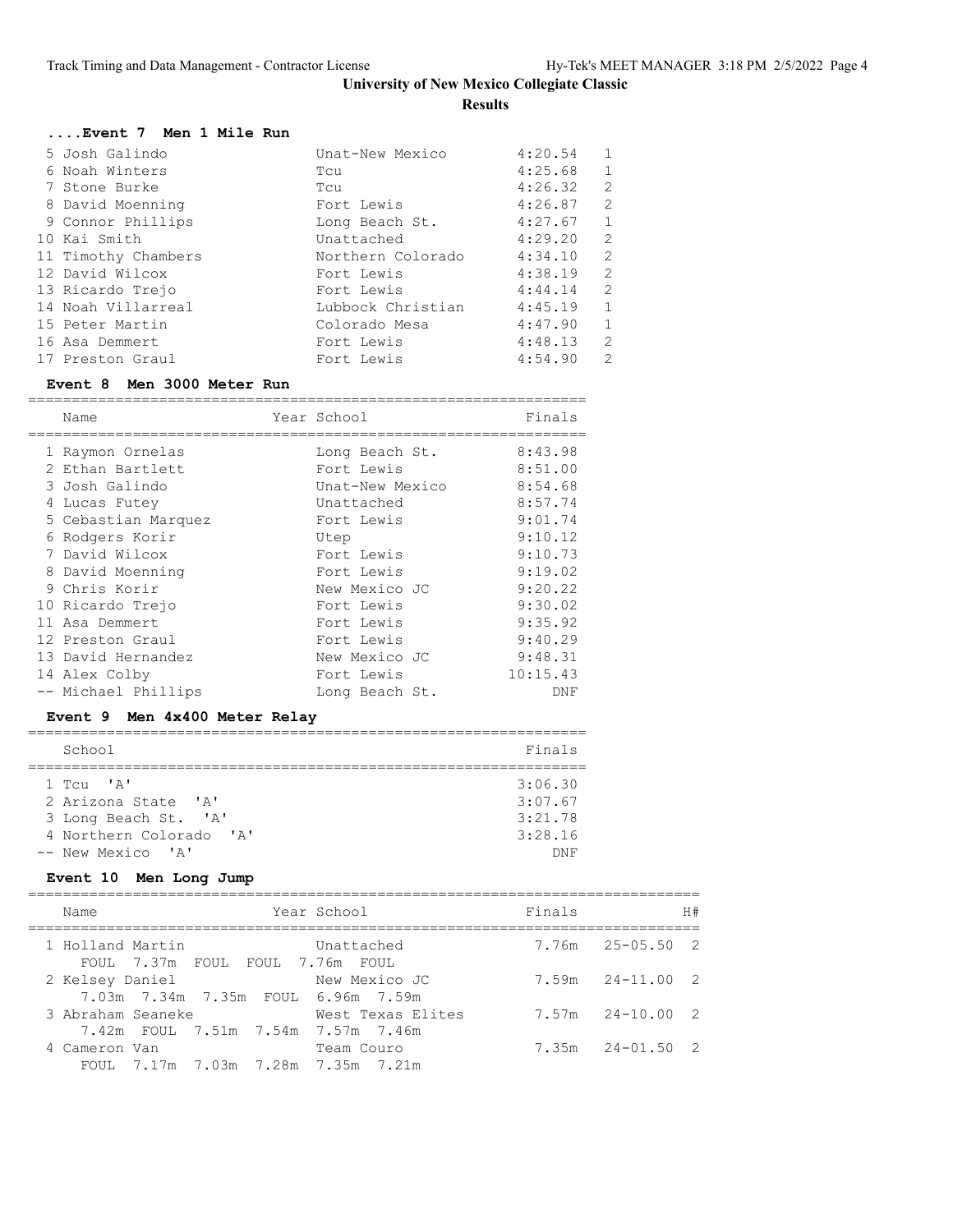==========================================================================

| Event 10 Men Long Jump                       |                   |             |                      |   |
|----------------------------------------------|-------------------|-------------|----------------------|---|
| 5 Sifiso Miya<br>West Texas A&M              |                   |             | $7.26m$ $23-10.00$ 2 |   |
| 7.15m 6.95m 4.92m 5.82m 5.86m 7.26m          |                   |             |                      |   |
| 6 Aaron Johnson based of Utah Valley         |                   |             | $7.15m$ $23-05.50$ 2 |   |
| 7.15m FOUL FOUL FOUL FOUL FOUL               |                   |             |                      |   |
| 7 Mitch Stutler bubbock Christian            |                   |             | 7.07m 23-02.50 2     |   |
| FOUL 6.92m 7.07m FOUL 7.05m FOUL             |                   |             |                      |   |
| 8 Elijah Harris             Long Beach St.   |                   |             | 7.06m 23-02.00 1     |   |
| 6.95m 7.06m FOUL FOUL FOUL FOUL              |                   |             |                      |   |
| 9 Kevin Washington         Lubbock Christian |                   |             | $6.74m$ $22-01.50$ 1 |   |
| 6.42m FOUL 6.70m 6.74m 6.60m 6.57m           |                   |             |                      |   |
| 10 Nathan Karseno                            | Lubbock Christian |             | $6.53m$ $21-05.25$ 1 |   |
| $6.33m$ $6.53m$ $6.53m$                      |                   |             |                      |   |
| 11 Peniel Richard                            | West Texas A&M    |             | $6.45m$ $21-02.00$ 1 |   |
| FOUL 6.45m 6.28m                             |                   |             |                      |   |
| 12 Michael Hull                              | Long Beach St.    |             | $6.41m$ $21-00.50$ 1 |   |
| 6.39m 6.17m 6.41m                            |                   |             |                      |   |
| -- Camwrin Harris<br>Adams State             |                   | <b>EOUL</b> |                      | 1 |
| FOUL FOUL FOUL                               |                   |             |                      |   |

## **Event 11 Men Triple Jump**

| Name                                                                                                                                                                       | Year School                       | Finals              |  |
|----------------------------------------------------------------------------------------------------------------------------------------------------------------------------|-----------------------------------|---------------------|--|
| 1 Chengetayi Mapaya<br>16.80m  16.69m  PASS  16.41m  PASS  PASS                                                                                                            |                                   | $16.80m$ $55-01.50$ |  |
| 2 Stacy Brown Jr<br>FOUL 13.70m 14.50m FOUL 15.45m 15.15m                                                                                                                  | Texas                             | $15.45m$ $50-08.25$ |  |
| 3 Jaren Holmes<br>15.32m FOUL FOUL 15.31m 15.20m 13.48m                                                                                                                    | Tcu                               | 15.32m 50-03.25     |  |
| 4 Patrick Sylla<br><b>Transfer Transfer Transfer Transfer Transfer Transfer Transfer Transfer Transfer Transfer Transfer Transfer T</b><br>FOUL FOUL 14.71m FOUL FOUL FOUL |                                   | 14.71m  48-03.25    |  |
| 5 Harry Afaxoe<br>New Mexico JC<br>14.62m FOUL FOUL PASS PASS PASS                                                                                                         |                                   | $14.62m$ $47-11.75$ |  |
| 6 Tyler Thimsen Morthern Colorado 14.57m 47-09.75<br>FOUL 14.43m FOUL FOUL 14.57m 14.50m                                                                                   |                                   |                     |  |
| 7 Welre Olivier<br>FOUL FOUL 14.18m FOUL FOUL PASS                                                                                                                         | Northern Colorado 14.18m 46-06.25 |                     |  |
| 8 Elijah Harris                                                                                                                                                            | Long Beach St.                    | 14.09m 46-02.75     |  |
| FOUL 14.09m 13.84m FOUL 13.81m 13.73m<br>9 Kevin Washington Mubbock Christian                                                                                              |                                   | 14.00m 45-11.25     |  |
| 13.09m  14.00m  13.91m  13.92m  13.96m  13.96m<br>10 Nathan Karseno Market Lubbock Christian 13.27m 43-06.50<br>13.27m FOUL FOUL                                           |                                   |                     |  |

## **Event 12 Men High Jump**

| Name                                      | Year School    | Finals            |
|-------------------------------------------|----------------|-------------------|
| 1 Jeremy Cody                             | Arizona State  | 6-07.50<br>2.02m  |
| 1.82 1.87 1.92 1.97 2.02 2.07<br>PPP OXXX |                |                   |
| 2 Seniru Amarasinghe                      | West Texas A&M | 6-07.50<br>J2.02m |
| 1.82 1.87 1.92 1.97 2.02 2.07             |                |                   |
| XXO                                       | XXX            |                   |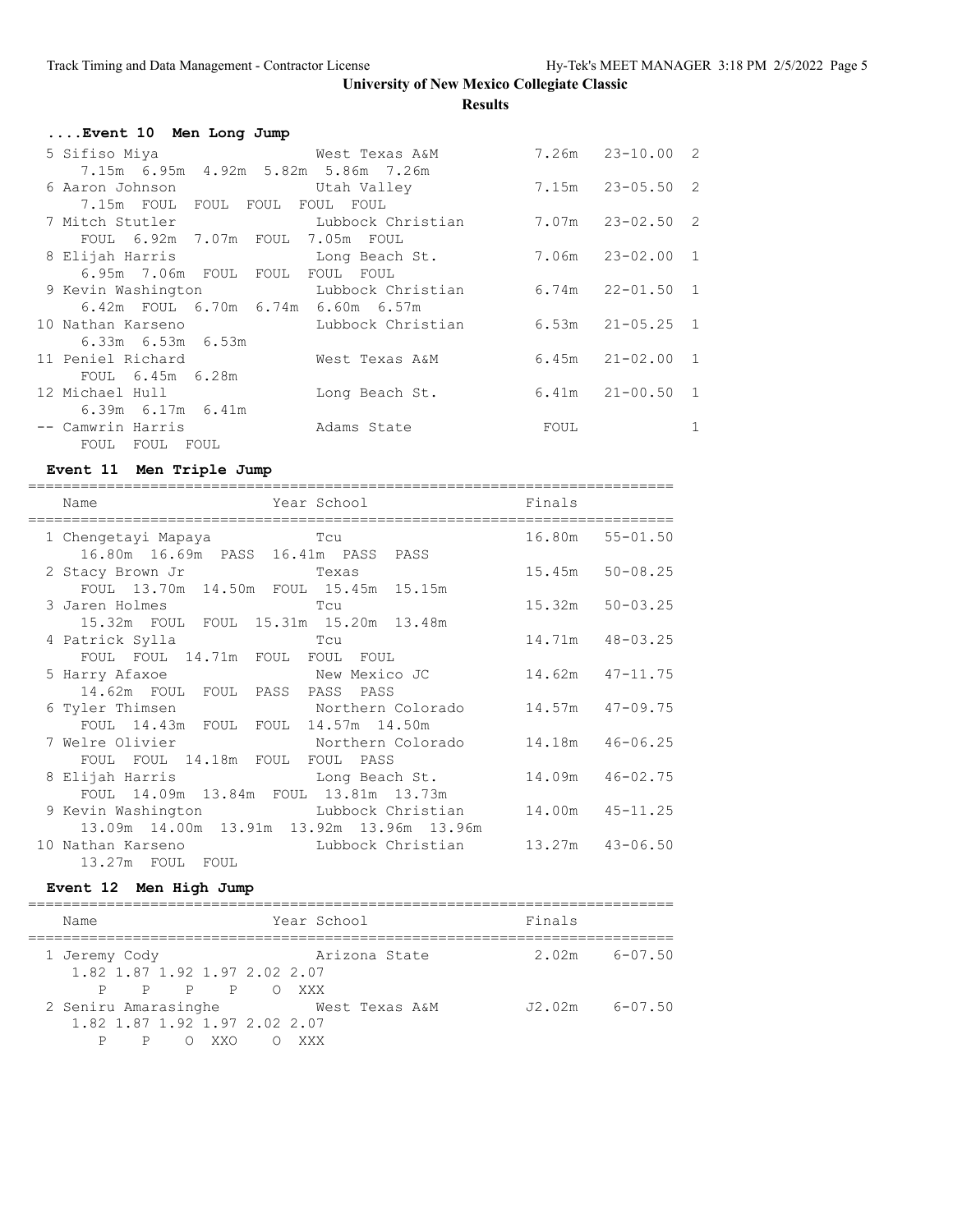## **Results**

| Event 12 Men High Jump   |                 |        |              |
|--------------------------|-----------------|--------|--------------|
| 3 Zachary Porter         | Unat-New Mexico | 1.97m  | $6 - 0.5.50$ |
| 1.82 1.87 1.92 1.97 2.02 |                 |        |              |
| $O$ $O$ $O$ $O$ $XXX$    |                 |        |              |
| 4 Adam Giron             | New Mexico      | J1.97m | $6 - 05.50$  |
| 1.82 1.87 1.92 1.97 2.02 |                 |        |              |
| XXX<br>X()<br>X()        |                 |        |              |

## **Event 13 Men Pole Vault**

| Name                               |                     |       | Year School                                       | Finals |                    |
|------------------------------------|---------------------|-------|---------------------------------------------------|--------|--------------------|
| 1 Garrett Starkey Mazpva           |                     |       |                                                   |        | $5.36m$ $17-07.00$ |
|                                    |                     |       | 4.16 4.31 4.46 4.61 4.76 4.91 5.06 5.21 5.36 5.50 |        |                    |
|                                    |                     |       | PPP PPP PPP PPP PPP PPP 0 0<br>XO XXX             |        |                    |
|                                    |                     |       | 2 Michael Chadwick Arizona State                  |        | $5.21m$ $17-01.00$ |
|                                    |                     |       | 4.16 4.31 4.46 4.61 4.76 4.91 5.06 5.21 5.36      |        |                    |
| PPP                                | PPP PPP PPP PPP XO  |       | $\circ$<br>XO<br>XXX                              |        |                    |
|                                    |                     |       | 3 Colton Naffziger Texas Tech                     |        | $5.06m$ $16-07.25$ |
|                                    |                     |       | 4.16 4.31 4.46 4.61 4.76 4.91 5.06 5.21           |        |                    |
|                                    |                     |       | PPP PPP PPP PPP PPP PPP XXO XXX                   |        |                    |
|                                    |                     |       | 4 Isaac Manning The Utah Valley                   |        | $4.91m$ $16-01.25$ |
|                                    |                     |       | 4.16 4.31 4.46 4.61 4.76 4.91 5.06                |        |                    |
|                                    |                     |       | PPP PPP PPP PPP 0 0 PPP                           |        |                    |
| 5 Alex Lawrence                    |                     |       |                                                   |        |                    |
| 4.16 4.31 4.46 4.61 4.76 4.91 5.06 |                     |       |                                                   |        |                    |
|                                    |                     |       | PPP PPP PPP PPP PPP XXO XXX                       |        |                    |
|                                    |                     |       | 6 Austin Cox <b>Arizona</b> State                 |        | $4.76m$ $15-07.25$ |
| 4.16 4.31 4.46 4.61 4.76 4.91      |                     |       |                                                   |        |                    |
|                                    | PPP PPP PPP 0 0 XXX |       |                                                   |        |                    |
| 7 Nathan Garibay                   |                     |       | Long Beach St. J4.76m 15-07.25                    |        |                    |
| 4.16 4.31 4.46 4.61 4.76 4.91      |                     |       |                                                   |        |                    |
| PPP                                | PPP XO O O XXX      |       |                                                   |        |                    |
|                                    |                     |       | 7 Cyprus Rice The Long Beach St. J4.76m 15-07.25  |        |                    |
| 4.16 4.31 4.46 4.61 4.76 4.91      |                     |       |                                                   |        |                    |
|                                    | PPP PPP PPP XO OXXX |       |                                                   |        |                    |
| 9 Fernando Martinez                |                     |       | <b>Example 19 Tour Tour</b>                       |        | $4.61m$ $15-01.50$ |
| 4.16 4.31 4.46 4.61 4.76           |                     |       |                                                   |        |                    |
| PPP PPP PPP O XXX                  |                     |       |                                                   |        |                    |
| 10 Dalton Smith                    |                     |       | New Mexico JC                                     |        | J4.61m 15-01.50    |
| 4.16 4.31 4.46 4.61 4.76           |                     |       |                                                   |        |                    |
| PPP<br>O XXO                       |                     | O XXX |                                                   |        |                    |

### **Event 14 Men Shot Put**

| Year School<br>Name                                                        | Finals | H#                    |
|----------------------------------------------------------------------------|--------|-----------------------|
| 1 Adrian Piperi<br>Texas<br>19.95m FOUL FOUL 20.72m 20.32m 21.45m          |        | $21.45m$ $70-04.50$ 2 |
| 2 Jalil Brewer<br>Texas<br>19.78m FOUL 19.13m 19.74m 18.98m FOUL           |        | 19.78m 64-10.75 2     |
| 3 Mariano Kis<br>Colorado St.<br>15.89m 16.90m 17.60m 15.77m 17.00m 17.86m |        | 17.86m 58-07.25 2     |
| 4 Devin Roberson<br>Tcu<br>16.04m 16.32m 16.51m 16.19m 16.14m<br>FOUL.     |        | $16.51m$ $54-02.00$ 2 |
| 5 Sam Dirkes<br>Adams State<br>FOUL 16.48m FOUL 16.12m FOUL FOUL           |        | 16.48m 54-01.00 2     |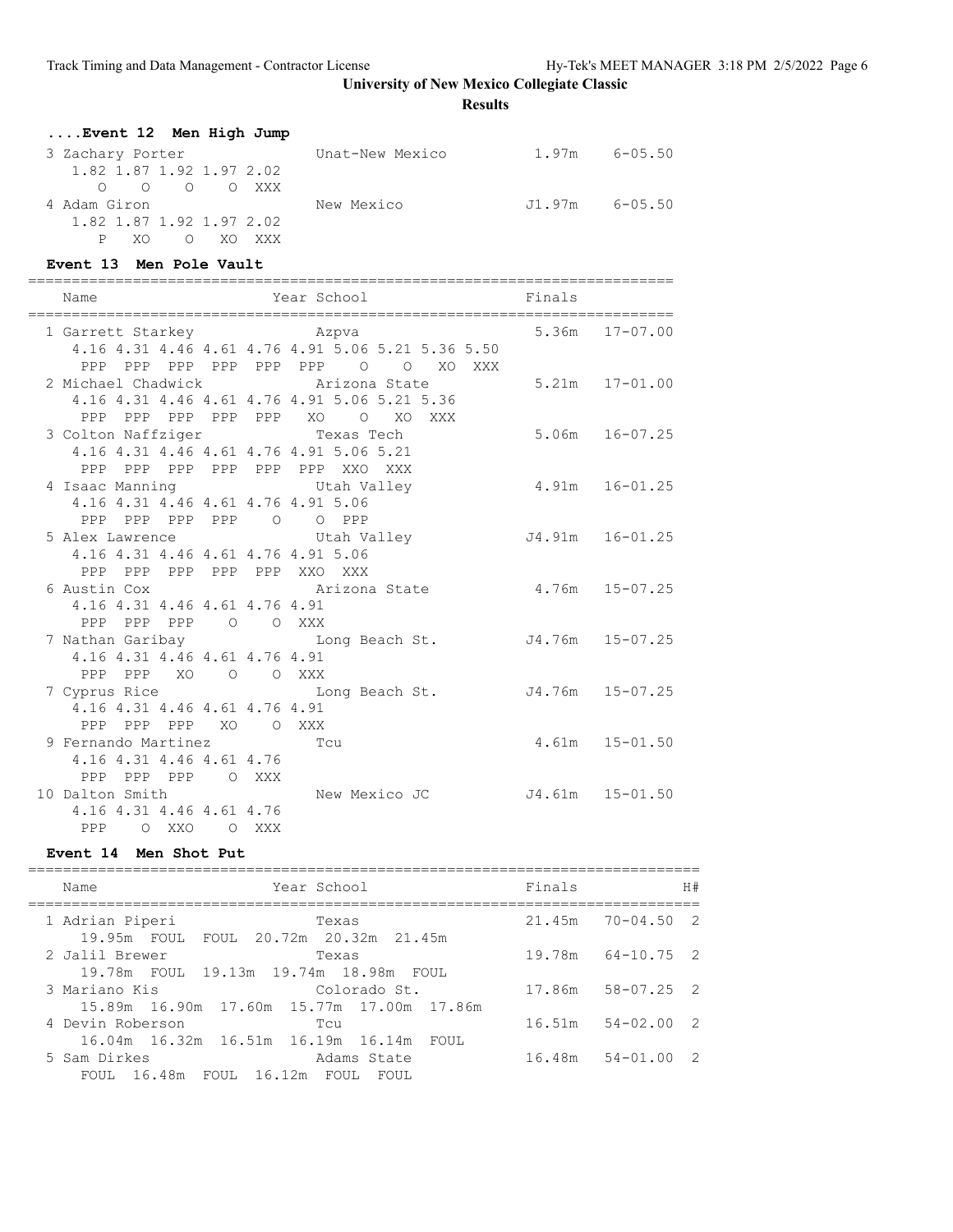## **....Event 14 Men Shot Put**

| 6 Sebastian Coleman and Long Beach St.<br>15.35m 15.15m FOUL 14.09m FOUL 16.05m |                   |        | $16.05m$ $52-08.00$ 1 |  |
|---------------------------------------------------------------------------------|-------------------|--------|-----------------------|--|
| 7 Charlie Vernoy Cong Beach St.                                                 |                   |        | $15.63m$ $51-03.50$ 2 |  |
| FOUL 15.45m FOUL FOUL FOUL 15.63m                                               |                   |        |                       |  |
| 8 Luke Holcombe                                                                 | West Texas A&M    | 15.32m | $50 - 03.25$ 1        |  |
| 14.44m 15.13m FOUL FOUL 15.32m 15.04m                                           |                   |        |                       |  |
| 9 Pablo Gamez                                                                   | Long Beach St.    |        | 14.71m  48-03.25  1   |  |
| 12.88m  14.71m  FOUL  13.49m  FOUL  14.32m                                      |                   |        |                       |  |
| 10 Ray Dixon                                                                    | West Texas A&M    |        | 14.65m 48-00.75 2     |  |
| 14.65m FOUL 14.41m                                                              |                   |        |                       |  |
| 11 James Hochanadel                                                             | Adams State       |        | $14.35m$ $47-01.00$ 1 |  |
| 13.90m FOUL 14.35m                                                              |                   |        |                       |  |
| 12 Tres Rodriquez                                                               | Lubbock Christian | 13.31m | $43 - 08.00$ 1        |  |
| 13.31m FOUL 12.81m                                                              |                   |        |                       |  |
| -- John Hochanadel                                                              | Adams State       | FOUL   |                       |  |
| FOUL FOUL FOUL                                                                  |                   |        |                       |  |

## **Event 15 Men Weight Throw**

| Year School extended to the School<br>Name<br>=============================                     | Finals |                 |
|-------------------------------------------------------------------------------------------------|--------|-----------------|
| 1 Charlie Vernoy Cong Beach St.<br>FOUL 20.86m FOUL 20.02m FOUL 20.26m                          |        | 20.86m 68-05.25 |
| 2 Alec Jones 65-06.00 Long Beach St. 19.96m 65-06.00<br>FOUL 19.96m FOUL FOUL FOUL 19.73m       |        |                 |
| 17.35m FOUL 18.26m 18.50m 18.66m 18.94m                                                         |        | 18.94m 62-01.75 |
| 4 Sebastian Coleman Long Beach St. 18.71m 61-04.75<br>17.49m 18.10m 17.56m 17.87m 17.16m 18.71m |        |                 |
| West Texas A&M<br>5 Ray Dixon<br>17.05m  17.82m  17.69m  18.09m  FOUL  FOUL                     |        | 18.09m 59-04.25 |
| 6 Bryce Spencer Lubbock Christian 17.89m 58-08.50<br>16.53m 16.84m FOUL 17.85m FOUL 17.89m      |        |                 |
| 7 John Hochanadel Adams State<br>15.91m 16.60m 16.86m 16.23m FOUL 17.22m                        | 17.22m | $56 - 06.00$    |
| 8 Pablo Gamez Cong Beach St.<br>FOUL 16.98m FOUL 17.18m 16.98m FOUL                             | 17.18m | $56 - 04.50$    |
| 9 Ryan Coy Contract Cong Beach St.<br>16.30m  16.29m  15.85m  15.80m  15.19m  15.72m            |        | 16.30m 53-05.75 |
| 10 Luke Holcombe<br>14.97m FOUL 15.47m                                                          |        |                 |

### **Event 16 Women 60 Meter Dash**

| Name                | Year School   | Prelims       | H# |  |
|---------------------|---------------|---------------|----|--|
| Preliminaries       |               |               |    |  |
| 1 Alia Armstrong    | Lsu           | 7.270 2       |    |  |
| 2 Kevona Davis      | Texas         | 7.330 3 7.323 |    |  |
| 3 Rosemary Chukwuma | Texas Tech    | 7.330 1 7.328 |    |  |
| 4 Rhasidat Adeleke  | Texas         | $7.34q$ 3     |    |  |
| 5 Favour Ofili      | Lsu           | $7.35q$ 2     |    |  |
| 6 Tionna Brown      | Lsu           | $7.41q$ 2     |    |  |
| 7 Amber Anning      | Lsu           | $7.49q$ 3     |    |  |
| 8 Ese Awusa         | New Mexico JC | $7.59q$ 2     |    |  |
| 9 Dajah Parker-Love | Lsu           | 7.65 2 7.642  |    |  |
|                     |               |               |    |  |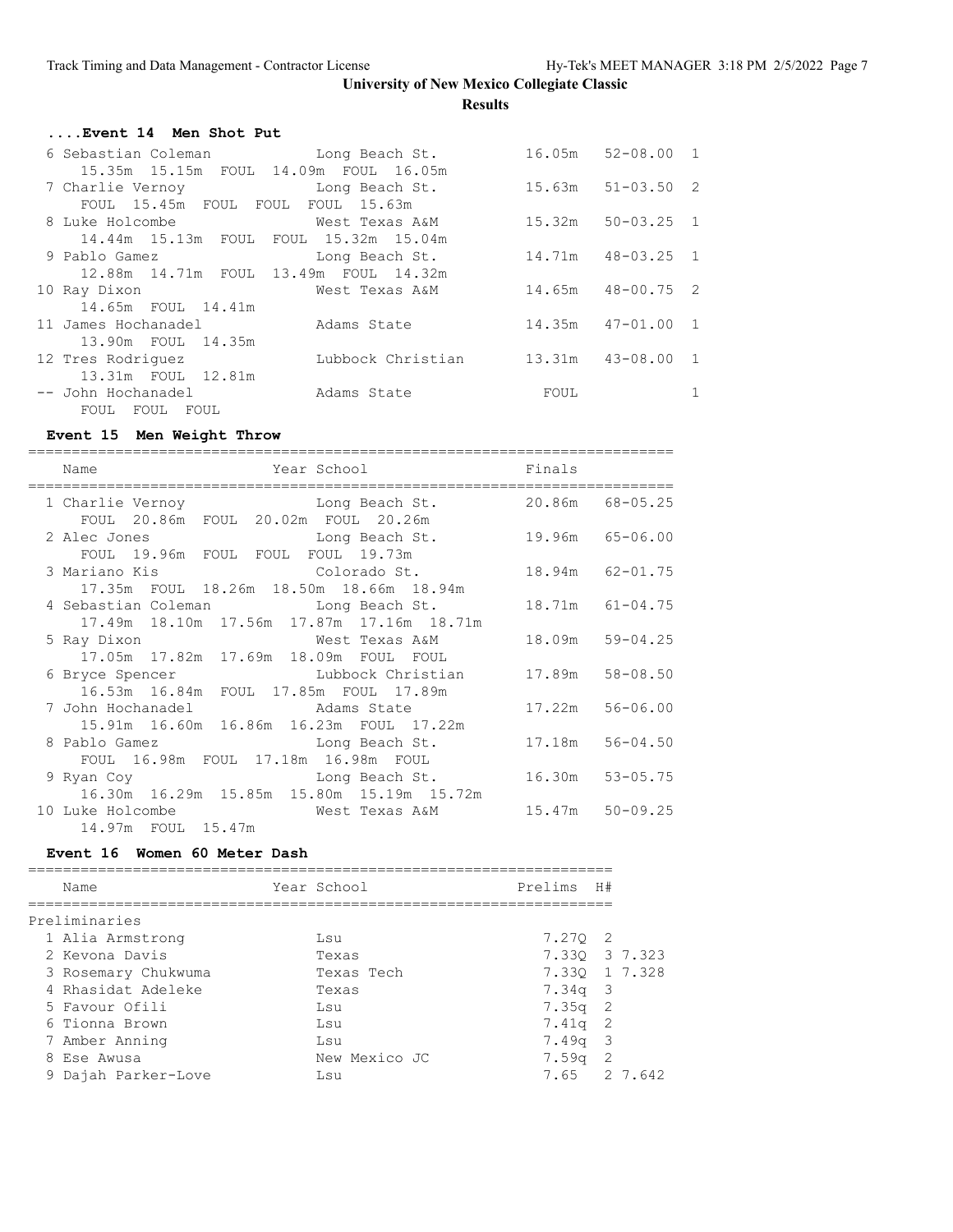**Results**

| Event 16 Women 60 Meter Dash |                |        |              |
|------------------------------|----------------|--------|--------------|
| 10 Alexus Alexander          | San Diego St.  |        | 7.65 1 7.644 |
| 11 Sierra Arceneaux          | Colorado Mesa  | 7.69 3 |              |
| 12 Kaitlyn Williams          | Long Beach St. |        | 7.70 1 7.692 |
| 13 Rachel Crutcher           | Colorado Mesa  |        | 7.70 3 7.694 |
| 14 Grace Pendarvis           | New Mexico St. | 7.76 1 |              |
| 15 Lauren Fowler             | New Mexico     | 7.78 2 |              |
| 16 Kishawna Wallace          | New Mexico JC  | 7.82 3 |              |

### **Event 16 Women 60 Meter Dash**

|        | Name                | Year School   | Finals |            |
|--------|---------------------|---------------|--------|------------|
| Finals |                     |               |        |            |
|        | 1 Alia Armstrong    | Lsu           | 7.16   |            |
|        | 2 Favour Ofili      | Lsu           | 7.17   |            |
|        | 3 Rhasidat Adeleke  | Texas         | 7.21   |            |
|        | 4 Keyona Davis      | Texas         | 7.25   | 7.244      |
|        | 5 Rosemary Chukwuma | Texas Tech    |        | 7.25 7.249 |
|        | 6 Amber Anning      | Lsu           | 7.45   |            |
|        | 7 Tionna Brown      | Lsu           | 7.46   |            |
| 8      | Ese Awusa           | New Mexico JC | 7.58   |            |

### **Event 17 Women 60 Meter Hurdles**

| Name                  | Year School                      | Prelims   | H#             |
|-----------------------|----------------------------------|-----------|----------------|
| ------------------    | ================================ |           |                |
| Preliminaries         |                                  |           |                |
| 1 Milan Young         | Texas                            | 8.200     | -2             |
| 2 Leah Phillips       | Lsu                              | 8.27Q 3   |                |
| 3 Danielle Beattie    | Unattached                       | 8.300 1   |                |
| 4 Danae Dyer          | San Diego St.                    | 8.650     | $\overline{4}$ |
| 5 Paola Vazquez       | Puerto Rico                      | $8.34q$ 2 |                |
| 6 Kimeone Mcleod      | New Mexico JC                    | 8.39a     | $\mathcal{S}$  |
| 7 Courtney Jones      | Unattached                       | $8.44q$ 2 |                |
| 8 Simone Watkins      | Texas Tech                       | 8.46q     | $\mathbf{1}$   |
| 9 Gabrielle McDonald  | Texas Tech                       | 8.51      | $\mathbf{1}$   |
| 10 Richara McNeil     | New Mexico JC                    | 8.54      | $\mathbf{1}$   |
| 11 Aliyah Logan       | New Mexico St.                   | 8.56      | 3              |
| 12 Rahni Turner       | Long Beach St.                   | 8.60      | $\mathbf{2}$   |
| 13 Andrea Stark       | Northern Colorado                | 8.82      | $\mathbf{1}$   |
| 14 Hailey Fune'       | Long Beach St.                   | 8.88      | 2              |
| 15 Israel Swanson     | New Mexico St.                   | 8.98      | 2              |
| 16 Tayah DeSousa      | Long Beach St.                   | 9.03      | $\overline{4}$ |
| 17 Asjah Wallace      | Unattached                       | 9.06      | $\overline{4}$ |
| 18 Zeaniah Wedgeworth | Adams State                      | 9.09      | 2              |
| 19 Mya Ferguson       | Cal St. Los Angeles              | 9.17      | $\mathbf{1}$   |
| 20 Sadie Butler       | Adams State                      | 9.18      | $\mathbf{1}$   |
| 21 Averie Griffith    | Colorado Mesa                    | 9.40      | 3              |
| 22 Victoria Plummer   | New Mexico                       | 9.54      | $\overline{4}$ |
| -- Valissa Brown      | New Mexico St.                   | FS        | 3              |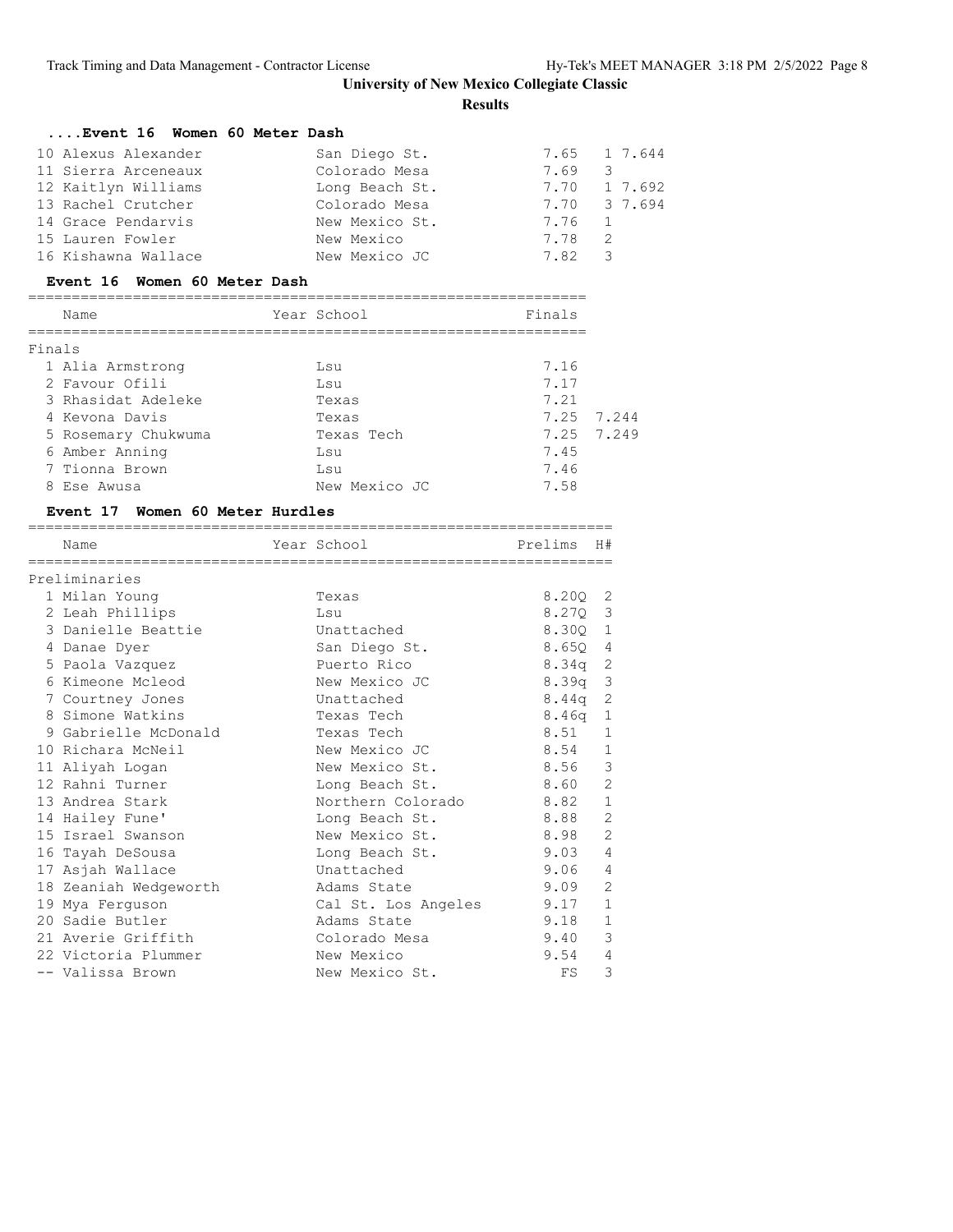**Results**

### **Event 17 Women 60 Meter Hurdles**

|        | Name               | Year School   | Finals |
|--------|--------------------|---------------|--------|
|        |                    |               |        |
| Finals |                    |               |        |
|        | 1 Leah Phillips    | Lsu           | 8.06   |
|        | 2 Milan Young      | Texas         | 8.15   |
|        | 3 Danielle Beattie | Unattached    | 8.25   |
|        | 4 Paola Vazquez    | Puerto Rico   | 8.26   |
|        | 5 Kimeone Mcleod   | New Mexico JC | 8.35   |
|        | 6 Simone Watkins   | Texas Tech    | 8.40   |
|        | 7 Danae Dyer       | San Diego St. | 8.48   |
|        | 8 Courtney Jones   | Unattached    | 8.49   |
|        |                    |               |        |

## **Event 18 Women 200 Meter Dash**

|   | Name                | Year School       | Finals H# |                |
|---|---------------------|-------------------|-----------|----------------|
|   | 1 Favour Ofili      | Lsu               | 22.71     | $\mathbf{1}$   |
|   | 2 Adriana Tatum     | Arizona State     | 23.57     | $\overline{2}$ |
|   | 3 Leah Phillips     | Lsu               | 23.58     | $\overline{2}$ |
|   | 4 Tionna Brown      | Lsu               | 23.61     | $\mathbf{1}$   |
|   | 5 Amber Anning      | Lsu               | 23.64     | $\mathbf{1}$   |
|   | Garriel White       | Lsu               | 23.99     | 3              |
|   | 7 Jazmine Hobson    | Arizona State     | 24.18     | $\mathfrak{D}$ |
| 8 | Sierra Arceneaux    | Colorado Mesa     | 24.34     | 3              |
|   | 9 Taryn Hankins     | Arizona State     | 24.53     | 5 24.521       |
|   | 9 Asjah Wallace     | Unattached        | 24.53     | 4 24.521       |
|   | 11 Deshana Skeete   | New Mexico JC     | 24.54     | 3              |
|   | 12 Leah Belfield    | West Texas A&M    | 24.55     | 5              |
|   | 13 Ashantae Bollers | New Mexico JC     | 24.60     | 5              |
|   | 14 Oghenekaro Brume | Utep              | 24.80     | 4              |
|   | 15 Wendira Moss     | Northern Colorado | 24.92     | 4              |
|   | 16 Grace Pendarvis  | New Mexico St.    | 24.96     | 6              |
|   | 17 Kadesha Adams    | Unattached        | 25.37     | 6              |

### **Event 19 Women 400 Meter Dash**

| Name                   | Year School       | Finals  | H#             |
|------------------------|-------------------|---------|----------------|
| 1 Knowledge Omovoh     | Texas Tech        | 52.95   | 1              |
| 2 Tianna Holmes        | New Mexico        | 53.28   | $\mathbf{1}$   |
| 3 Davicia Patterson    | Texas             | 53.91   | $\mathbf{1}$   |
| 4 Garriel White        | Lsu               | 54.32 2 |                |
| 5 Alonna Johnson       | Arizona State     | 54.61   | 2              |
| 6 Brooke Jaworski      | Texas             | 54.87   | $\mathbf{1}$   |
| 7 Anna Salisbury       | Lubbock Christian | 55.55   | $\overline{4}$ |
| 8 LeNaya Griffin       | Long Beach St.    | 55.93   | 3              |
| 9 Tatianna Martinez    | Tcu               | 56.20   | 2              |
| 10 Nyjari McNeil       | San Diego St.     | 56.43   | $\overline{2}$ |
| 11 Larissa Dabb        | Utah Valley       | 56.46   | 3              |
| 12 Natalie Tolento     | Long Beach St.    | 56.61   | $\overline{4}$ |
| 13 Rhea Hoyte          | San Diego St.     | 56.85   | $\overline{4}$ |
| 14 Terice Steen        | New Mexico St.    | 57.01   | 3              |
| 15 Maria Simanca       | New Mexico JC     | 57.07   | 4              |
| 16 Jhana Downie        | New Mexico St.    | 57.41   | 3              |
| 17 Jordan Brown        | West Texas A&M    | 57.73   | 5              |
| 18 Michaliliah Vassell | New Mexico JC     | 57.88   | 5              |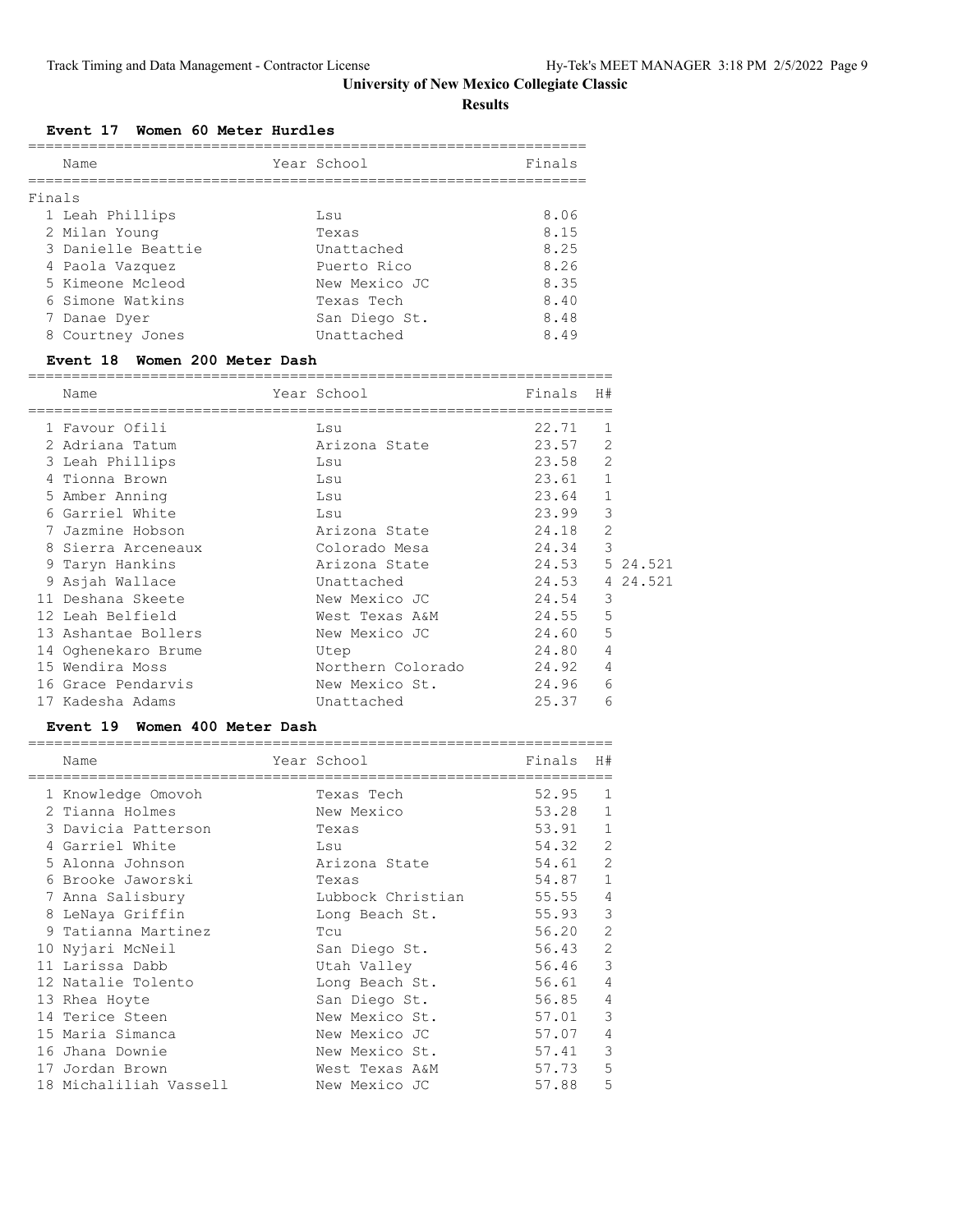**Results**

| Event 19 Women 400 Meter Dash |                     |         |   |
|-------------------------------|---------------------|---------|---|
| 19 Takiyah Johnson            | New Mexico St.      | 58.26   | 6 |
| 20 Lauren Chafins             | New Mexico          | 59.08   | 6 |
| 21 Hilary Udechukwu           | New Mexico H        | 59.18   | 5 |
| 22 RubyAnn Gregory            | Northern Colorado   | 59.33   | 7 |
| 23 Craiesha Johnson           | Northern Colorado   | 59.42   | 6 |
| 24 Reanna Arqullin            | Lubbock Christian   | 59.70   | 7 |
| 25 Dericka Braden             | Cal St. Los Angeles | 1:00.04 | 7 |
| 26 Tatyanah Wiley             | New Mexico          | 1:00.17 | 6 |
| 27 Lucia Harrison             | New Mexico H        | 1:00.68 | 7 |
| 28 Alicia Ouintana            | New Mexico          | 1:00.95 | 6 |
| 29 Hailey Danskin             | Long Beach St.      | 1:01.83 | 7 |
| 30 Nadine Rose                | New Mexico JC       | 1:02.90 | 5 |
| 31 Quwshayah Peters           | Long Beach St.      | 1:22.76 | 5 |

## **Event 20 Women 600 Meter Run**

| Name                     | Year School        | Finals  | H#           |
|--------------------------|--------------------|---------|--------------|
| 1 Davicia Patterson      | Texas              | 1:29.51 | -1           |
| 2 Jasmin Muhammad-Graham | Tcu                | 1:31.40 | $\mathbf{1}$ |
| 3 Nyjari McNeil          | San Diego St.      | 1:33.22 | $\mathbf{1}$ |
| 4 Arius Williams         | Arizona State      | 1:33.56 | 2            |
| 5 Anitha Graves          | Long Beach St.     | 1:34.92 | 2            |
| 6 Thulisile Amon         | New Mexico St.     | 1:35.37 | 2            |
| 7 Calisha Taylor         | New Mexico JC      | 1:36.26 | $\mathbf{1}$ |
| 8 Brieanna Tafoya        | Long Beach St.     | 1:36.64 | 2            |
| 9 Rylan Engels           | Tcu                | 1:36.97 | 2            |
| 10 Bronwyn Bunnell       | Long Beach St.     | 1:38.21 | 2            |
| 11 Ryan Little           | New Mexico         | 1:42.21 | $\mathbf{1}$ |
| 12 Sheyenne Drake        | New Mexico St.     | 1:43.81 | 3            |
| 13 Jackie Gamez          | New Mexico H       | 1:52.29 | 3            |
| 14 Lari Smith            | Cal St. Dom. Hills | 1:54.31 | 3            |
| 15 Jasmine McNary        | Cal St. Dom. Hills | 2:00.74 | 3            |

## **Event 21 Women 800 Meter Run**

|     | Name                   | Year School       | Finals  | H#             |
|-----|------------------------|-------------------|---------|----------------|
|     | 1 Brooke Jaworski      | Texas             | 2:06.43 | $\mathbf{1}$   |
|     | 2 Samree Dishon        | New Mexico        | 2:13.99 | $\mathbf{1}$   |
|     | 3 Anitha Graves        | Long Beach St.    | 2:15.84 | $\mathbf{1}$   |
|     | 4 Rylan Engels         | Tcu               | 2:16.70 | 1              |
|     | 5 Brieanna Tafoya      | Long Beach St.    | 2:17.37 | 2              |
| 6   | Shannon Maloney        | Unattached        | 2:18.04 | $\mathbf{1}$   |
|     | 7 Bronwyn Bunnell      | Long Beach St.    | 2:18.74 | 3              |
|     | 8 Lieke Hoogsteen      | Unattached        | 2:18.89 | $\mathfrak{D}$ |
|     | 9 Alexandra Pevtsova   | Unattached        | 2:18.95 | $\overline{2}$ |
| 1 O | Samantha Valentine     | Unat-New Mexico   | 2:21.17 | $\mathbf{1}$   |
|     | 11 Chloe Rylance       | Northern Colorado | 2:22.90 | $\overline{2}$ |
|     | 12 Madelyn Merrell     | Lubbock Christian | 2:23.85 | 2              |
|     | 13 Jaida Lyles         | New Mexico JC     | 2:25.52 | 3              |
|     | 14 Sheyenne Drake      | New Mexico St.    | 2:26.13 | $\overline{2}$ |
|     | 15 Nieves Pacheco      | New Mexico H      | 2:27.15 | $\overline{2}$ |
|     | 16 Sheyla Vilca        | Lubbock Christian | 2:27.65 | 2              |
|     | 17 Letlhogonolo Magoro | New Mexico JC     | 2:27.89 | 3              |
|     | 18 Cora Cooke          | Unat-New Mexico   | 2:35.12 | 3              |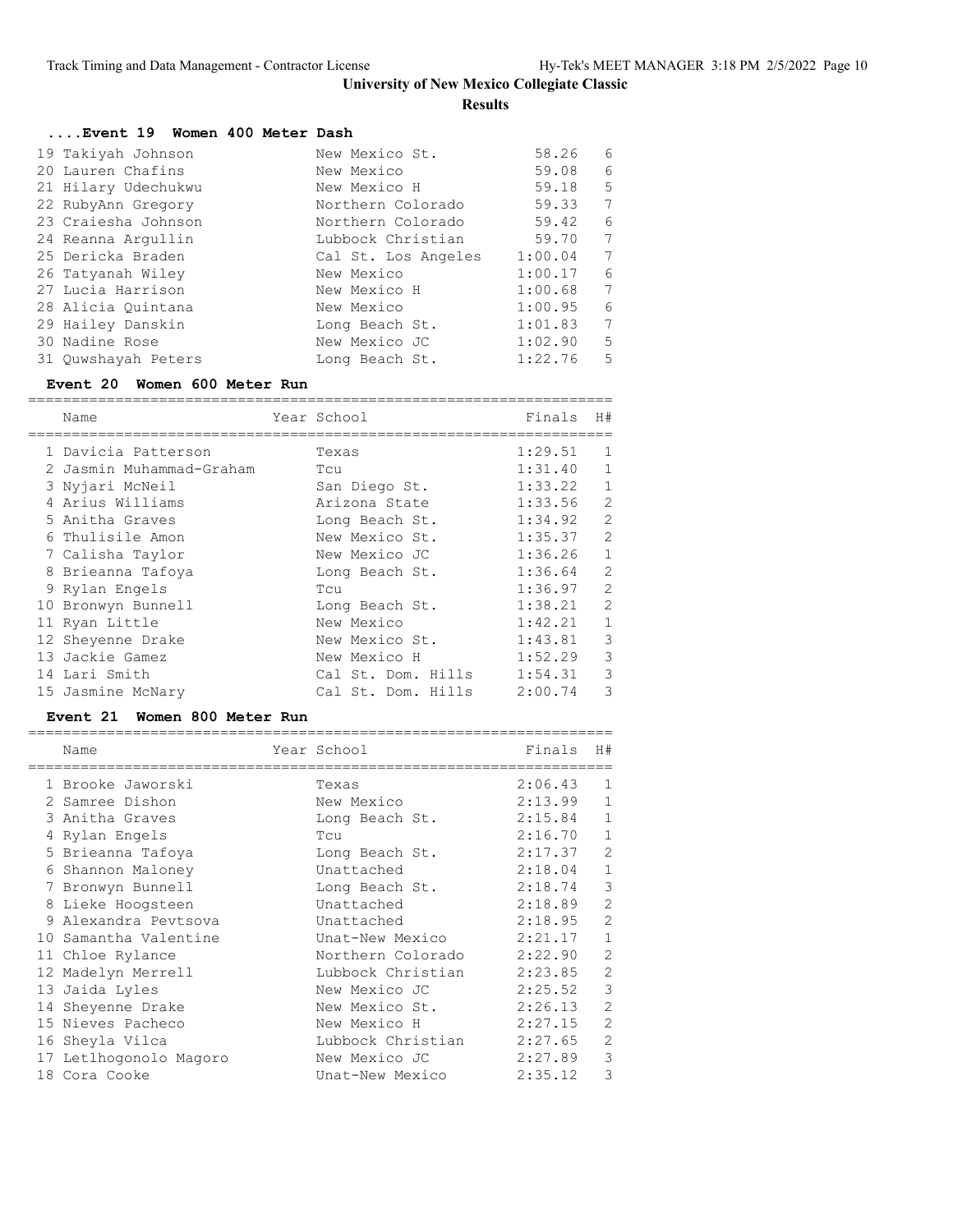**Results**

| Event 21 Women 800 Meter Run |              |                       |
|------------------------------|--------------|-----------------------|
| 19 Madeleine Velasquez       | New Mexico   | - 3<br>2:37.80        |
| 20 Jackie Gamez              | New Mexico H | - 3<br>2:42.76        |
| 21 Welana Sanchez            | New Mexico H | - 3<br>3:00.40        |
| -- Davicia Patterson         | Texas        | $\overline{1}$<br>DNF |

## **Event 22 Women 1 Mile Run**

| Name<br>:============      | Year School    | ============================== | Finals  | H#             |
|----------------------------|----------------|--------------------------------|---------|----------------|
| 1 Amelia Mazza-Downie      | New Mexico     |                                | 4:48.93 | 1              |
| 2 Ryley Fick               | Long Beach St. |                                | 5:00.51 | $\mathbf{1}$   |
| 3 Semira Mebrahtu Firezghi | New Mexico     |                                | 5:04.26 | $1\,$          |
| 4 Thobile Amon             |                | New Mexico St. 5:06.75         |         | $\,1\,$        |
| 5 Emily Stutesman          |                | New Mexico St.                 | 5:08.20 | $\,1\,$        |
| 6 Maggie Gibbs             |                | New Mexico St. 5:13.05         |         | $\,1\,$        |
| 7 Allie Scima              |                | Long Beach St.                 | 5:15.94 | $\overline{c}$ |
| 8 Isabela Nellos           | New Mexico     |                                | 5:18.06 | $\overline{c}$ |
| 9 Lauren Bettencourt       |                | Unat-New Mexico 5:18.26        |         | $1\,$          |
| 10 Roisin Treacy           | Unattached     |                                | 5:19.16 | $1\,$          |
| 11 Faith Lovato            | New Mexico H   |                                | 5:22.16 | $\overline{c}$ |
| 12 Richelle Sandin         |                | New Mexico St. 5:23.36         |         | $\overline{c}$ |
| 13 Mia Regan               |                | New Mexico St. 5:26.35         |         | $\overline{c}$ |
| 14 Celeste Martinez        | New Mexico     |                                | 5:28.88 | $\mathcal{S}$  |
| 15 Madelyn Merrell         |                | Lubbock Christian              | 5:32.94 | $\mathbf{2}$   |
| 16 Paige Morales           | Adams State    |                                | 5:37.91 | $\mathcal{S}$  |
| 17 Joan Kimalel            | New Mexico JC  |                                | 5:38.55 | 3              |
| 18 Peyton Mcquillan        | Tcu            |                                | 5:41.32 | $\mathbf{2}$   |
| 19 Kayla O'Connell         | New Mexico St. |                                | 5:43.35 | $\mathcal{S}$  |
| 20 Jewels Leslie           | New Mexico H   |                                | 5:44.56 | 3              |
| 21 Minankolo Magassa       | New Mexico JC  |                                | 5:46.97 | 3              |
| 22 Purity Kattam           | New Mexico JC  |                                | 6:02.69 | 3              |
| 23 Mia Vigil               | New Mexico H   |                                | 6:33.51 | 3              |

## **Event 23 Women 3000 Meter Run**

| Name                 | Year School        | Finals   | H#             |
|----------------------|--------------------|----------|----------------|
| 1 Emily Stutesman    | New Mexico St.     | 9:59.31  | 1              |
| 2 Ryley Fick         | Long Beach St.     | 10:08.78 | $\mathbf{1}$   |
| 3 Maggie Gibbs       | New Mexico St.     | 10:13.21 | $\mathbf{1}$   |
| 4 Allie Scima        | Long Beach St.     | 10:15.24 | $\mathbf{1}$   |
| 5 Thobile Amon       | New Mexico St.     | 10:18.01 | $\mathbf{1}$   |
| 6 Mia Regan          | New Mexico St.     | 10:33.33 | $\mathbf{1}$   |
| 7 Shannon Maloney    | Unattached         | 10:42.72 | $1\,$          |
| 8 Richelle Sandin    | New Mexico St.     | 10:49.44 | $\mathbf{1}$   |
| 9 Joan Kimalel       | New Mexico JC      | 11:09.93 | $\overline{2}$ |
| 10 Paige Morales     | Adams State        | 11:13.03 | $\mathbf{1}$   |
| 11 Kayla O'Connell   | New Mexico St.     | 11:19.83 | $\mathbf{1}$   |
| 12 Peyton Mcquillan  | Tcu                | 11:22.85 | $\overline{2}$ |
| 13 Jewels Leslie     | New Mexico H       | 11:42.46 | $\overline{2}$ |
| 14 Purity Kattam     | New Mexico JC      | 11:55.90 | $\sqrt{2}$     |
| 15 Minankolo Magassa | New Mexico JC      | 12:05.94 | $\overline{2}$ |
| 16 Mia Vigil         | New Mexico H       | 12:52.72 | $\overline{2}$ |
| 17 Marina Zeferino   | Cal St. Dom. Hills | 14:17.78 | 2              |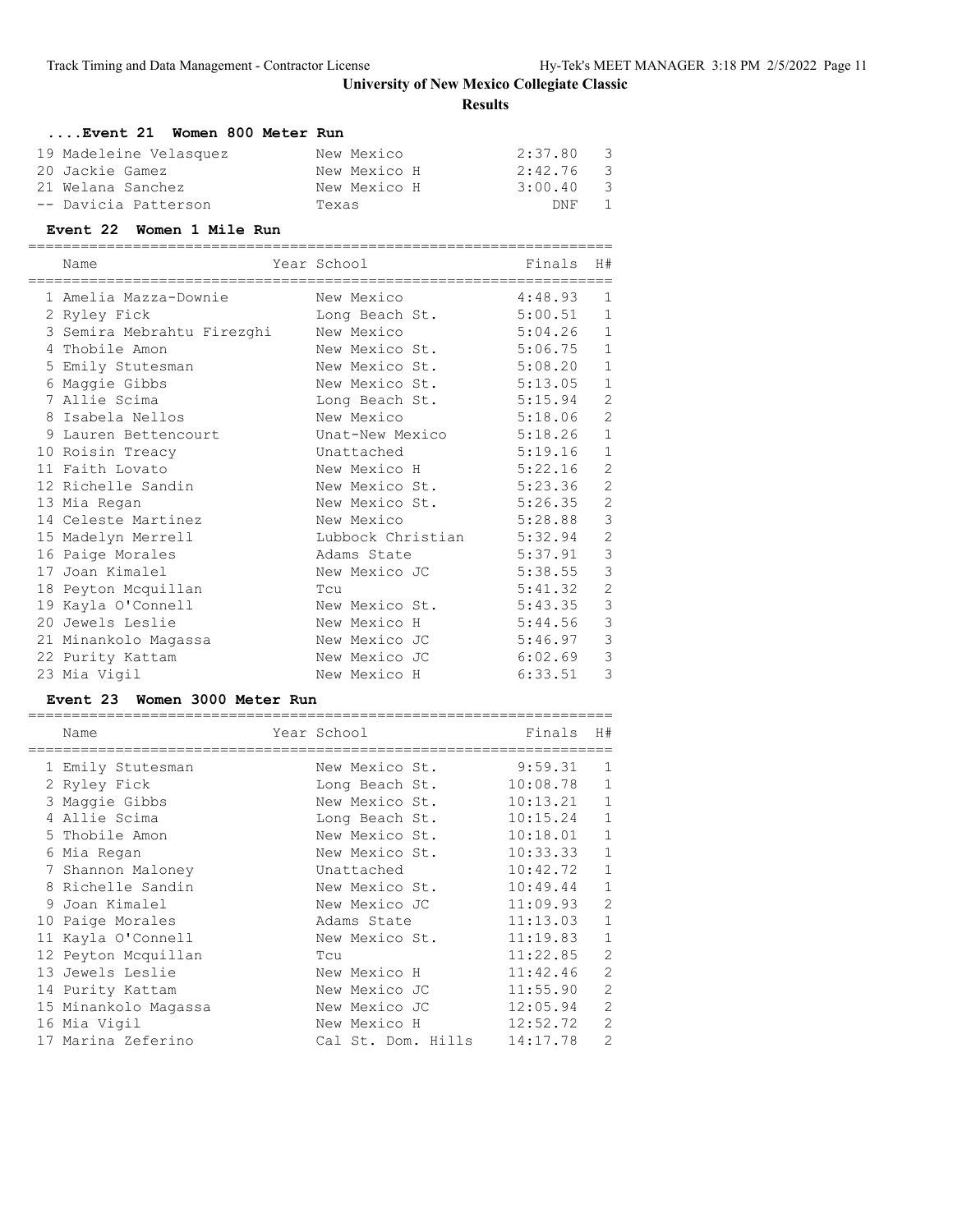**Results**

**Event 24 Women 4x400 Meter Relay**

|   | School                                                         | Finals  | H#            |
|---|----------------------------------------------------------------|---------|---------------|
|   |                                                                |         |               |
|   | 1 Texas 'A'                                                    | 3:30.69 |               |
|   | 2 San Diego St.<br>$\mathsf{A}$                                | 3:41.25 |               |
|   | $\mathsf{I} \wedge \mathsf{I}$<br>3 Arizona State              | 3:44.57 | $\mathbf{1}$  |
|   | New Mexico St. 'A'                                             | 3:47.91 | $\mathcal{L}$ |
|   | 5 Long Beach St. 'A'                                           | 3:57.16 | $\mathcal{L}$ |
| 6 | Northern Colorado 'A'                                          | 4:00.10 |               |
|   | 7 New Mexico 'A'                                               | 4:00.83 | 3             |
|   | 8 New Mexico St. 'B'                                           | 4:01.90 | 3             |
|   | 9 New Mexico Highlands 'A'                                     | 4:02.68 | $\mathcal{L}$ |
|   | $^{\prime}$ $\mathsf{A}$ $^{\prime}$<br>10 Cal St. Los Angeles | 4:10.74 | $\mathcal{L}$ |
|   | $^{\prime}$ A $^{\prime}$<br>-- Tcu                            | DNF     |               |
|   | $'$ B $'$<br>-- New Mexico                                     | DNF     | 3             |

**Event 25 Women Long Jump**

| Name                                                                                                                                                                      | Year School Finals        |        |                | H #            |
|---------------------------------------------------------------------------------------------------------------------------------------------------------------------------|---------------------------|--------|----------------|----------------|
| <b>Transfer Transfer Transfer Transfer Transfer Transfer Transfer Transfer Transfer Transfer Transfer Transfer T</b><br>1 Tosin Alao<br>5.98m 5.95m 5.51m FOUL 5.87m FOUL |                           | 5.98m  | $19 - 07.50$ 2 |                |
| 2 Aasha Marler Controller Unattached<br>FOUL FOUL 5.52m FOUL FOUL 5.97m                                                                                                   |                           | 5.97m  | $19 - 07.00$ 2 |                |
| 3 Khyasia Caldwell<br>5.64m 5.88m 5.29m 5.89m FOUL 5.82m                                                                                                                  | Tcu                       | 5.89m  | $19 - 04.00$ 2 |                |
| 4 Taryn Hankins<br>5.50m 5.59m 3.66m FOUL 5.83m 5.52m                                                                                                                     |                           | 5.83m  | $19 - 01.50$ 2 |                |
| 5 Chisom Obioha Mew Mexico H<br>5.64m 5.76m FOUL FOUL 5.72m 5.67m                                                                                                         |                           | 5.76m  | $18 - 10.75$ 2 |                |
| 6 Emma Seetoo Tcu<br>5.29m 5.69m 5.64m FOUL 5.73m 5.69m                                                                                                                   |                           | 5.73m  | $18 - 09.75$   | $\overline{2}$ |
| 7 Richara McNeil<br>FOUL FOUL 5.51m 5.21m 5.66m FOUL                                                                                                                      | New Mexico JC             | 5.66m  | $18 - 07.00$ 2 |                |
| 8 Christina Warren Marizona State<br>5.64m 5.36m 5.63m 5.20m 5.51m 5.51m                                                                                                  |                           | 5.64m  | $18 - 06.00$ 2 |                |
| 9 Valissa Brown<br>FOUL 5.50m 5.21m 4.77m 5.19m PASS                                                                                                                      | New Mexico St.            | 5.50m  | $18 - 00.50$ 1 |                |
| 10 Tayah DeSousa<br>FOUL 5.20m 5.48m                                                                                                                                      | Long Beach St.            | 5.48m  | $17 - 11.75$ 1 |                |
| 11 Vanessa Spizewski<br>FOUL 5.44m FOUL                                                                                                                                   | San Diego St.             | 5.44m  | $17 - 10.25$ 2 |                |
| 12 Krista Farley<br>5.27m 5.24m 5.43m                                                                                                                                     | Utah Valley               | 5.43m  | $17 - 09.75$   | $\overline{1}$ |
| 13 Taylor Nelloms<br>FOUL 5.43m 5.20m                                                                                                                                     | West Texas A&M            | J5.43m | $17 - 09.75$   | 2              |
| 14 Hailey Fune'<br>5.03m 5.04m 5.24m                                                                                                                                      | Long Beach St.            | 5.24m  | $17 - 02.25$   | $\mathbf{1}$   |
| 15 Maddie DeBorde<br>FOUL 4.88m 5.20m                                                                                                                                     | Long Beach St.            | 5.20m  | $17 - 00.75$   | $\mathbf{1}$   |
| 16 Alyssa Johnson<br>FOUL 4.70m FOUL                                                                                                                                      | Cal St. Los Angeles 4.70m |        | $15 - 05.00$   | $\mathbf{1}$   |
| 17 Caelyn Gomez<br>4.69m  4.59m  FOUL                                                                                                                                     | Adams State 4.69m         |        | $15 - 04.75$ 1 |                |
| -- Dejanae Thompson San Diego St. FOUL<br>FOUL FOUL FOUL                                                                                                                  |                           |        |                | $\mathbf{1}$   |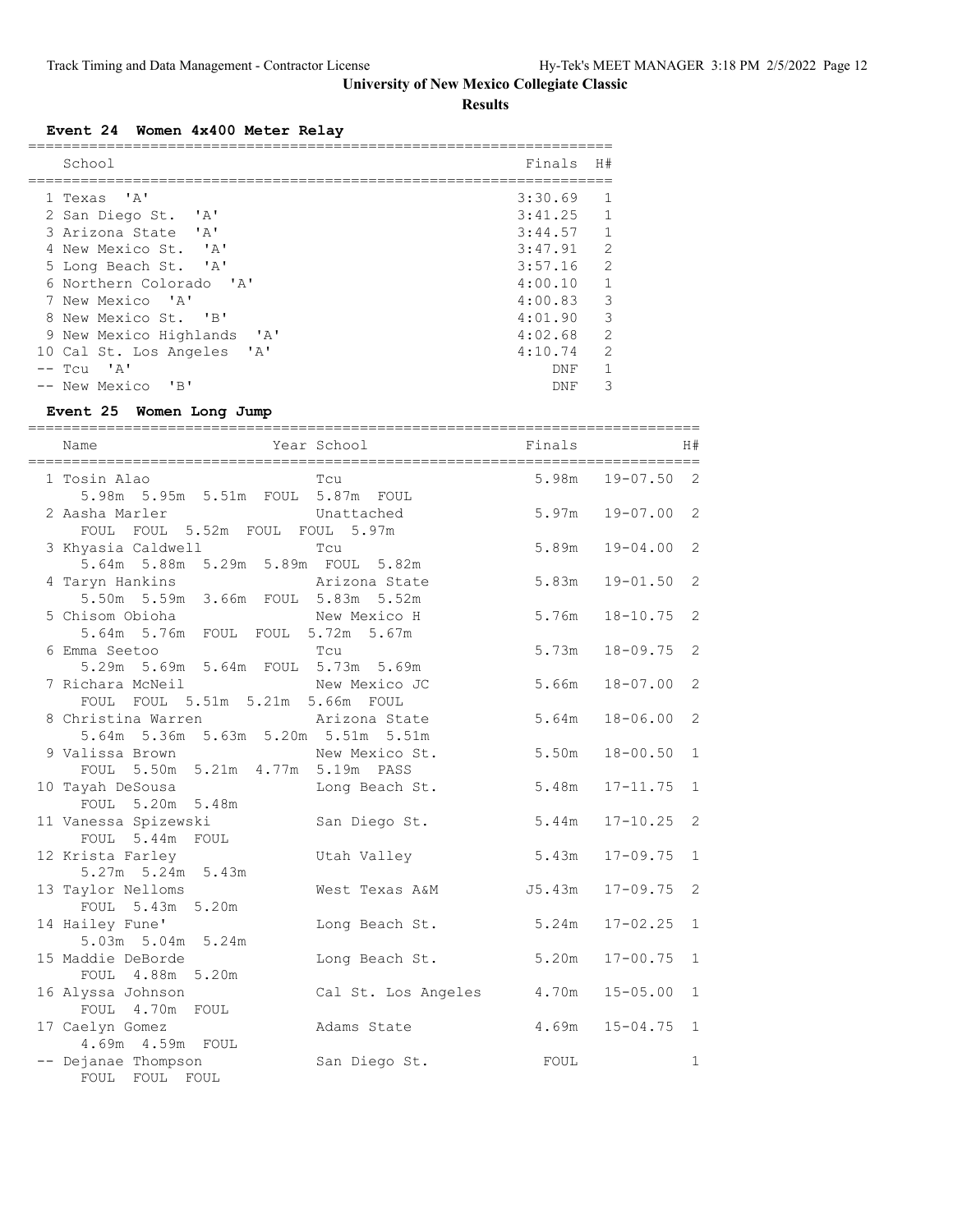**Results**

| Event 25 Women Long Jump<br>-- Simone Johnson<br>FOUL FOUL FOUL      | San Diego St.         | FOUL    |              | $\mathbf{1}$   |
|----------------------------------------------------------------------|-----------------------|---------|--------------|----------------|
| Event 26 Women Triple Jump                                           |                       |         |              |                |
| Year School<br>Name                                                  |                       | Finals  |              | H#             |
| 1 Ruta Lasmane<br>FOUL 13.66m FOUL FOUL FOUL FOUL                    | Texas Tech            | 13.66m  | $44 - 09.75$ | 2              |
| 2 Onaara Obamuwaqun<br>13.03m  13.11m  13.41m  FOUL  FOUL  12.67m    | Texas Tech            | 13.41m  | $44 - 00.00$ | 2              |
| 3 Grace Anigbata<br>Tcu<br>13.36m 12.72m FOUL PASS PASS PASS         |                       | 13.36m  | $43 - 10.00$ | 2              |
| 4 Taylor Nelloms<br>12.70m  12.99m  12.89m  12.42m  12.65m  FOUL     | West Texas A&M        | 12.99m  | $42 - 07.50$ | 2              |
| 5 Crystal Washington<br>12.72m  12.17m  12.66m  FOUL  FOUL  12.44m   | Long Beach St.        | 12.72m  | $41 - 08.75$ | $\mathbf{1}$   |
| 6 Jade Cany<br>12.72m  12.17m  12.66m                                | San Diego St.         | J12.72m | $41 - 08.75$ | $\mathbf{1}$   |
| 7 Christina Warren<br>12.30m  12.32m  12.41m  12.15m  12.19m  12.38m | Arizona State         | 12.41m  | $40 - 08.75$ | $\mathfrak{D}$ |
| 8 Tosin Alao<br>Tcu<br>FOUL 12.37m FOUL FOUL FOUL                    | PASS                  | 12.37m  | $40 - 07.00$ | 2              |
| 9 Khyasia Caldwell<br>Tcu<br>12.36m  11.46m  12.19m  11.90m          | PASS PASS             | 12.36m  | $40 - 06.75$ | 2              |
| 10 Simone Johnson<br>FOUL 12.26m FOUL FOUL PASS                      | San Diego St.<br>PASS | 12.26m  | $40 - 02.75$ | 2              |
| 11 Stefani Vasileva<br>11.77m 11.83m FOUL                            | West Texas A&M        | 11.83m  | $38 - 09.75$ | 1              |
| 12 Mikyla Harkley<br>FOUL 11.68m FOUL                                | New Mexico            | 11.68m  | $38 - 04.00$ | 1              |
| 13 Dejanae Thompson<br>FOUL 11.50m 11.55m                            | San Diego St.         | 11.55m  | $37 - 10.75$ | $\mathbf 1$    |
| 14 MarieClaire Eton Ntonga<br>11.51m  11.48m  FOUL                   | New Mexico JC         | 11.51m  | $37 - 09.25$ | $\mathbf{1}$   |
| 15 Emma Seetoo<br>Tcu<br>11.25m FOUL FOUL                            |                       | 11.25m  | $36 - 11.00$ | $\mathbf{1}$   |
| 16 Javany McDermott<br>11.18m FOUL FOUL                              | Cal St. Los Angeles   | 11.18m  | $36 - 08.25$ | 1              |
| -- Jayla Brown<br>FOUL FOUL FOUL                                     | New Mexico JC         | FOUL    |              | $\mathbf{1}$   |
| -- Valissa Brown<br>FOUL FOUL FOUL                                   | New Mexico St.        | FOUL    |              | 1              |
| -- Marthe Roee<br>FOUL FOUL<br>FOUL                                  | New Mexico            | FOUL    |              | 1              |

## **Event 27 Women High Jump**

| Name             | Year School                                                             | Finals                |
|------------------|-------------------------------------------------------------------------|-----------------------|
| 1 Clare Gibson   | Long Beach St.<br>1.46 1.51 1.56 1.61 1.66 1.71 1.76 1.79               | $1.76m$ $5-09.25$     |
| 2 Taylor Nelloms | PPP O O XO XXX<br>West Texas A&M                                        | J1.76m<br>$5 - 09.25$ |
| Ρ                | 1.46 1.51 1.56 1.61 1.66 1.71 1.76 1.79<br>XO.<br>XO<br>$X \cap$<br>XXX |                       |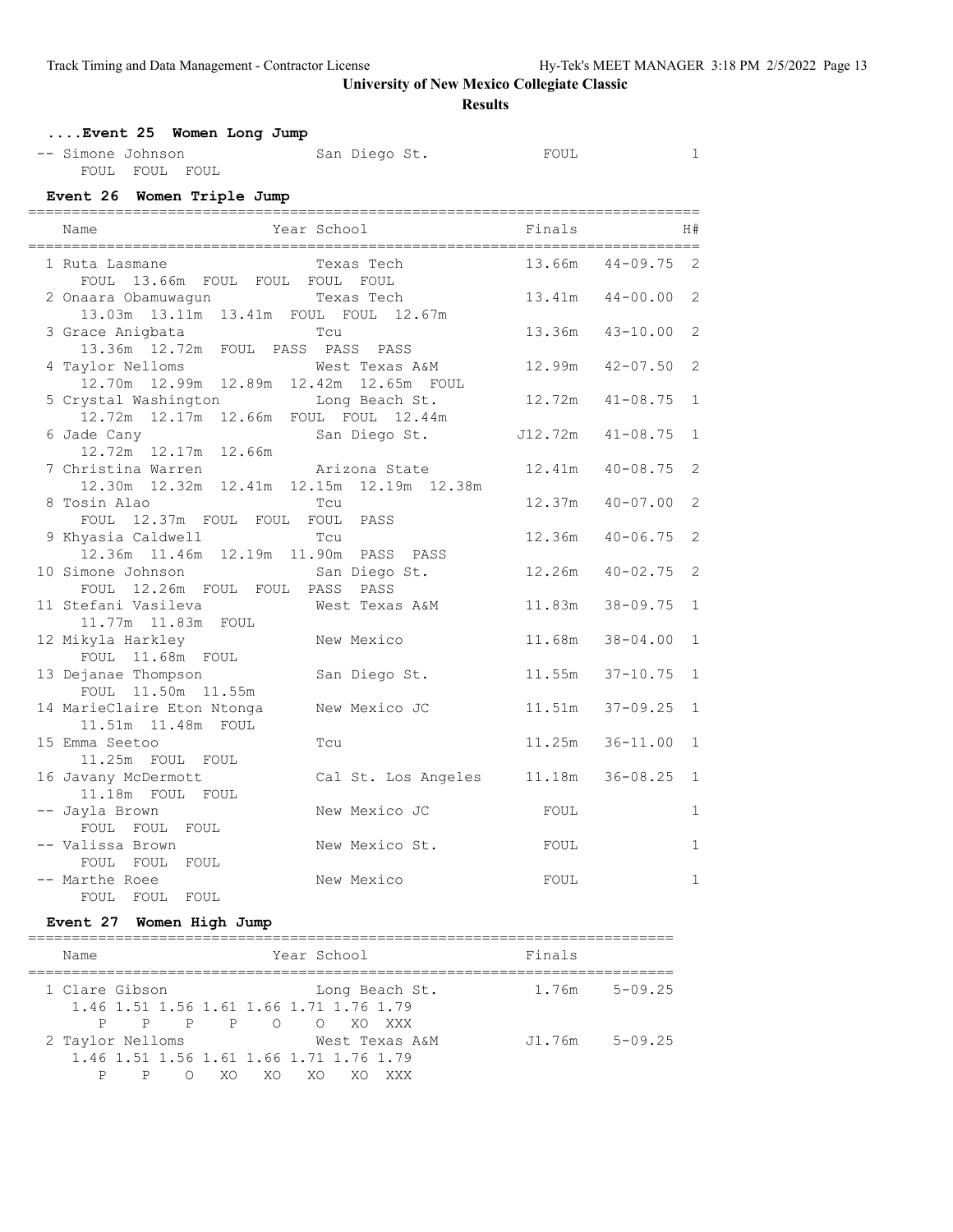## **Results**

| Event 27 Women High Jump                           |                                  |        |                    |  |  |  |  |
|----------------------------------------------------|----------------------------------|--------|--------------------|--|--|--|--|
| 3 Calista Apostol<br>1.46 1.51 1.56 1.61 1.66 1.71 | Long Beach St. 1.66m 5-05.25     |        |                    |  |  |  |  |
| P P P XO XO XXX                                    |                                  |        |                    |  |  |  |  |
| 4 Javany McDermott                                 | Cal St. Los Angeles              |        | $1.61m$ $5-03.25$  |  |  |  |  |
| 1.46 1.51 1.56 1.61 1.66<br>P P O O XXX            |                                  |        |                    |  |  |  |  |
| 5 Hailey Fune'                                     | Long Beach St. J1.61m 5-03.25    |        |                    |  |  |  |  |
| 1.46 1.51 1.56 1.61 1.66<br>O O XXO O XXX          |                                  |        |                    |  |  |  |  |
| 6 Alison Wood                                      | Oregon Track Club J1.61m 5-03.25 |        |                    |  |  |  |  |
| 1.46 1.51 1.56 1.61 1.66<br>XO O O XXO XXX         |                                  |        |                    |  |  |  |  |
| 7 Brooke Urban                                     | West Texas A&M                   |        | $1.56m$ $5-01.25$  |  |  |  |  |
| 1.46 1.51 1.56 1.61<br>P P O XXX                   |                                  |        |                    |  |  |  |  |
| 7 Jade Cany                                        | San Diego St.                    |        | $1.56m$ $5-01.25$  |  |  |  |  |
| 1.46 1.51 1.56 1.61<br>P O O XXX                   |                                  |        |                    |  |  |  |  |
| 9 Bailey Yost                                      | New Mexico St.                   |        | $1.46m$ $4-09.50$  |  |  |  |  |
| 1.46 1.51<br>O XXX                                 |                                  |        |                    |  |  |  |  |
| -- Ronnae Byrd                                     | Cal St. Dom. Hills               | NH NH  |                    |  |  |  |  |
| 1.46<br>XXX                                        |                                  |        |                    |  |  |  |  |
| -- Paris Bond                                      | Arizona State                    | NH     |                    |  |  |  |  |
| 1.46 1.51 1.56 1.61 1.66 1.71                      |                                  |        |                    |  |  |  |  |
| $P$ $P$                                            | P P P XXX                        |        |                    |  |  |  |  |
|                                                    | Event 28 Women Pole Vault        |        |                    |  |  |  |  |
| Name                                               | Year School                      | Finals |                    |  |  |  |  |
| 1 Chloe Wall                                       | Texas Tech                       |        | $4.26m$ $13-11.75$ |  |  |  |  |
| 3.71 3.86 4.01 4.16 4.26 4.35                      |                                  |        |                    |  |  |  |  |
| P<br>P<br>$\circ$                                  | O XXO XXX                        |        |                    |  |  |  |  |

|                          | $\triangle$ $\triangle$ | $\sqrt{222}$  |                    |                    |
|--------------------------|-------------------------|---------------|--------------------|--------------------|
| 2 Ashley Callahan        |                         | San Diego St. | $4.16m$ $13-07.75$ |                    |
| 3.71 3.86 4.01 4.16 4.26 |                         |               |                    |                    |
| P O O XXO XXX            |                         |               |                    |                    |
| 3 Ryleigh Redding        |                         | Texas Tech    |                    | 4.01m  13-01.75    |
| 3.71 3.86 4.01 4.16      |                         |               |                    |                    |
| P O O XXX                |                         |               |                    |                    |
| 4 Kasey Staley           |                         | Tcu           |                    | J4.01m  13-01.75   |
| 3.71 3.86 4.01 4.16      |                         |               |                    |                    |
| P O XO XXX               |                         |               |                    |                    |
| 5 Kaitlin Heri           |                         | San Diego St. |                    | J4.01m  13-01.75   |
| 3.71 3.86 4.01 4.16      |                         |               |                    |                    |
| P XO XXO XXX             |                         |               |                    |                    |
| 5 Sevanna Hanson         |                         | Arizona State | J4.01m 13-01.75    |                    |
| 3.71 3.86 4.01 4.16      |                         |               |                    |                    |
| P XO XXO XXX             |                         |               |                    |                    |
| 7 Sarah Tackitt          |                         | Texas Tech    |                    | $3.86m$ $12-08.00$ |
| 3.71 3.86 4.01           |                         |               |                    |                    |
| P O XXX                  |                         |               |                    |                    |
| 8 Elizabeth Funk         |                         | San Diego St. |                    | $3.71m$ $12-02.00$ |
| 3.71 3.86                |                         |               |                    |                    |
| XO XXX                   |                         |               |                    |                    |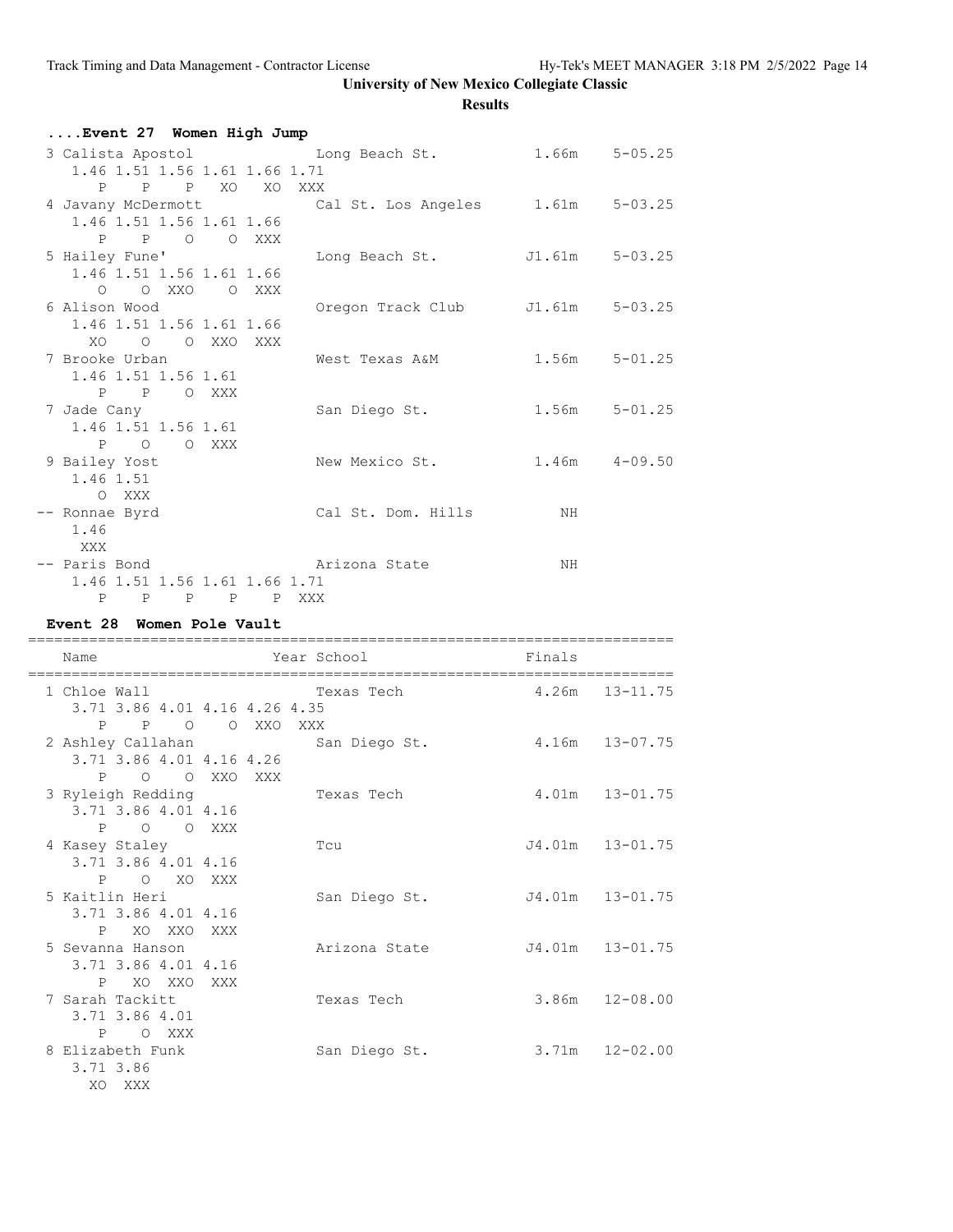**Results**

## **....Event 28 Women Pole Vault** -- Hayley Rayburn Manizona State NH

3.71 3.86

P XXX

### **Event 29 Women Shot Put** ============================================================================= Name  $Year School$  Finals H# ============================================================================= 1 Zada Swoopes West Texas A&M 17.19m 56-04.75 2 16.02m 16.35m 16.65m FOUL 17.19m 2 Jordyn Bryant San Diego St. 13.81m 45-03.75 2 13.38m 13.81m FOUL FOUL 13.55m FOUL 3 Malia Talavou Long Beach St. 13.46m 44-02.00 2 12.72m 13.46m 13.14m 13.23m 13.28m 13.24m 4 Onyi Anigbogu San Diego St. 13.38m 43-10.75 2 12.31m 12.39m 12.81m 13.22m 13.38m 13.33m 5 Samantha Callaway Tcu 13.10m 42-11.75 2 12.32m 12.41m 13.10m 12.98m 12.48m FOUL 6 Alissa Martinez New Mexico H 12.57m 41-03.00 1 12.44m 11.83m 12.08m 11.97m 12.57m FOUL 7 Brianna Uipi Long Beach St. 12.40m 40-08.25 1 12.40m 12.29m 12.24m 11.65m FOUL FOUL 8 Pamela Grissom Cal St. Los Angeles 11.85m 38-10.50 1 11.39m 11.42m 11.63m 11.31m 11.32m 11.85m 9 Makiya Moore New Mexico St. 11.48m 37-08.00 1 FOUL 11.48m FOUL FOUL FOUL FOUL لومات المسموم العادة<br>Cal St. Los Angeles 11.35m 37-03.00 1 a'Narie *Niames*<br>10.30m FOUL 11.35m 11 Imani McGee Cal St. Los Angeles 10.69m 35-01.00 1 10.26m 10.69m FOUL 12 Alexis Pagala Long Beach St. 10.30m 33-09.50 1 FOUL 10.07m 10.30m 13 Kassandra Vollegas Cal St. Dom. Hills 6.12m 20-01.00 1 5.99m 6.12m 5.83m New Mexico St. FOUL 1 FOUL FOUL FOUL -- Rebecca Green 2

### **Event 30 Women Weight Throw**

FOUL FOUL FOUL

| Name                                                                    | Year School                                                                  | Finals |                       | H# |
|-------------------------------------------------------------------------|------------------------------------------------------------------------------|--------|-----------------------|----|
| 1 Zada Swoopes                                                          | West Texas A&M<br>FOUL 18.22m 18.19m 18.38m 17.96m 19.30m                    |        | 19.30m 63-04.00 2     |    |
| 2 Phetisang Makhethe New Mexico St.                                     | FOUL 17.79m 17.35m 17.39m 17.08m 17.23m                                      |        | 17.79m 58-04.50 2     |    |
| 3 Emily Hernandez New Mexico St.<br>17.22m 16.90m 17.65m FOUL FOUL FOUL |                                                                              |        | 17.65m 57-11.00 2     |    |
| 4 Mathilda Bjorklund                                                    | Tcu<br>16.34m 16.81m 16.49m 17.33m 16.77m 16.62m                             |        | $17.33m$ $56-10.25$ 1 |    |
| 5 Makiya Moore                                                          | New Mexico St.<br>16.64m FOUL 16.65m 16.86m 16.71m 16.93m                    |        | 16.93m 55-06.50 2     |    |
| 6 Jordyn Bryant                                                         | San Diego St. 15.87m 52-01.00 1<br>15.67m 14.74m 14.31m 14.13m 13.85m 15.87m |        |                       |    |
|                                                                         |                                                                              |        |                       |    |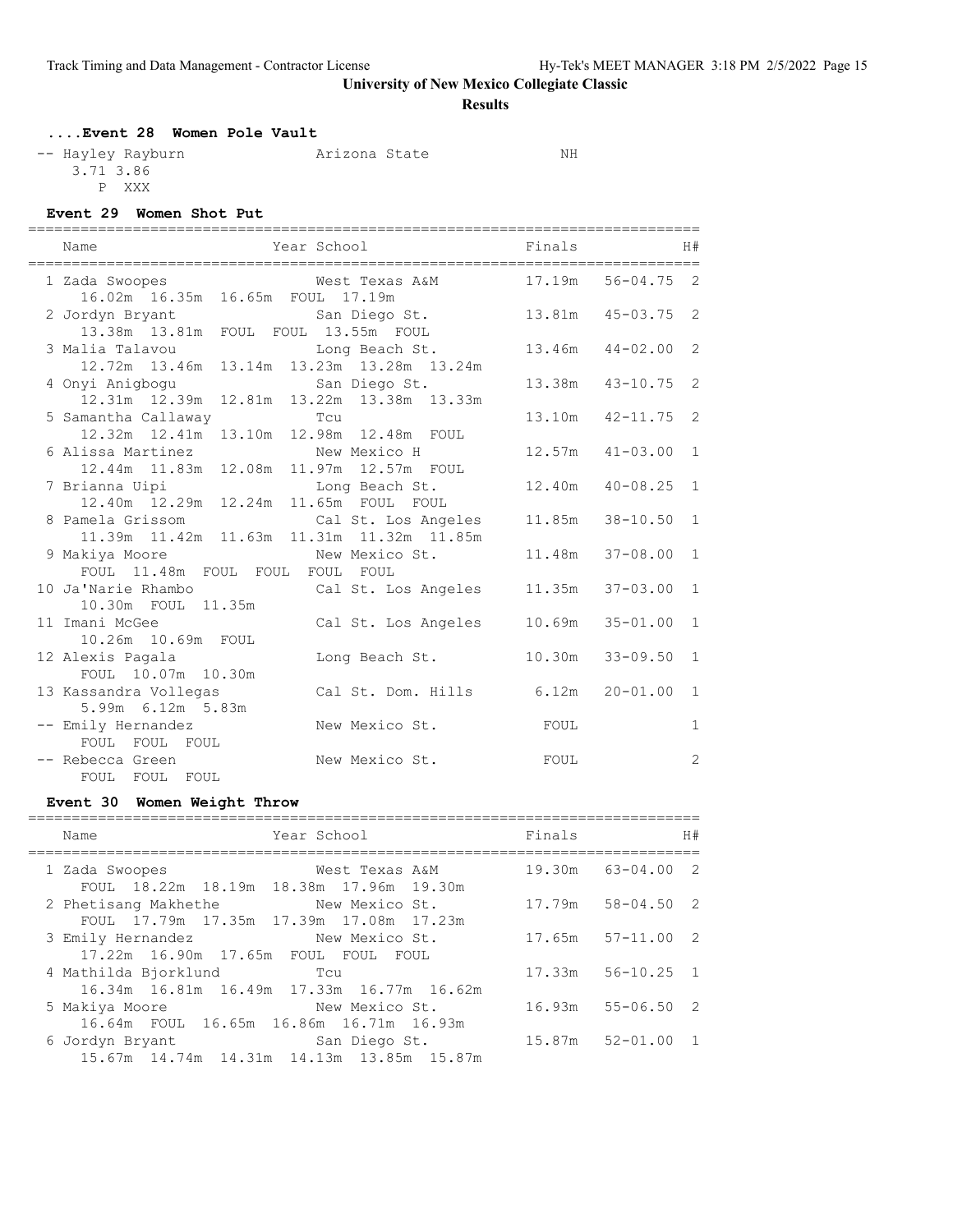| Event 30 Women Weight Throw               |                       |  |
|-------------------------------------------|-----------------------|--|
| New Mexico H<br>7 Kaitlyn Scott           | $15.82m$ $51-11.00$ 2 |  |
| FOUL FOUL 15.82m FOUL 15.64m FOUL         |                       |  |
| 8 Ja'Narie Rhambo<br>Cal St. Los Angeles  | 15.77m 51-09.00 1     |  |
| 14.51m 14.96m 15.77m 14.85m 14.80m 14.65m |                       |  |
| 9 Malia Talavou<br>Long Beach St.         | $15.72m$ $51-07.00$ 2 |  |
| 15.72m FOUL FOUL FOUL FOUL 15.64m         |                       |  |
| 10 Taylor Mixon<br>West Texas A&M         | $14.82m$ $48-07.50$ 1 |  |
| 14.56m 14.82m 14.59m                      |                       |  |
| 11 Kaitlyn Ward<br>New Mexico St.         | 14.36m 47-01.50 1     |  |
| FOUL 14.36m 14.00m                        |                       |  |
| 12 Brianna Uipi<br>Long Beach St.         | $13.95m$ $45-09.25$ 1 |  |
| 13.89m FOUL 13.95m                        |                       |  |
| 13 Alexis Pagala<br>Long Beach St.        | 11.59m 38-00.25 1     |  |
| 11.59m FOUL FOUL                          |                       |  |

## **Event 31 Men 60 Meter Dash Qualifying**

| Name                   | Year School       | Finals | H#             |              |
|------------------------|-------------------|--------|----------------|--------------|
| 1 Sifiso Miya          | West Texas A&M    | 6.82   | $\overline{2}$ |              |
| 2 Willington Wright    | Texas             | 6.85   | $\overline{4}$ |              |
| 3 Dimeji Adekanbi      | Unattached        | 6.86   | $\mathbf{2}$   |              |
| 4 Ezequiel Suarez      | Unattached        | 6.89   | $\overline{c}$ |              |
| 5 Austin Kratz         | Arizona State     | 6.90   | $\overline{2}$ |              |
| 6 Tyrin Lewis          | West Texas A&M    | 6.92   |                | 2 6.911      |
| 7 Sterling Brassfield  | Colorado Mesa     | 6.92   |                | 2 6.920      |
| 8 Caleb Furnell        | Utah Valley       | 6.93   | $\overline{2}$ |              |
| 9 Timothy Frederick    | New Mexico JC     | 6.97   |                | 5 6.962      |
| 10 Elijah Colbert      | New Mexico JC     | 6.97   |                | 4 6.963      |
| 11 Luke Wysong         | Unat-New Mexico   | 6.97   |                | 5 6.965      |
| 12 Keitron Boyd        | Lubbock Christian | 6.97   |                | 4 6.966      |
| 13 Jonah Vigil         | Adams State       | 6.99   | $\overline{4}$ |              |
| 14 Trael Robertson     | Lubbock Christian | 7.02   | 5              |              |
| 15 Malik Harness       | Long Beach St.    | 7.03   | 3              |              |
| 16 Elijah Harris       | Long Beach St.    |        |                | 7.05 5 7.041 |
| 16 Jeremiah Wilson     | Colorado Mesa     |        |                | 7.05 57.041  |
| 18 Kade Christensen    | Colorado Mesa     | 7.05   |                | 4 7.044      |
| 19 Simbarashe Maketa   | TCU               | 7.08   | 5              |              |
| 20 Beau Thornton       | Colorado Mesa     |        |                | 7.09 4 7.090 |
| 20 Ibro Soumah         | Northern Colorado | 7.09   |                | 5 7.090      |
| 22 Jeremiah Reed       | Colorado Mesa     | 7.16   | 3              |              |
| 23 Ouentin Hartel      | Colorado Mesa     | 7.19   | $\mathcal{S}$  |              |
| 24 Montez Wright       | New Mexico        | 7.23   | 5              |              |
| 25 Alejandro Chavarria | New Mexico JC     | 7.24   | 3              |              |
| 26 Leroy Elliott       | Adams State       | 7.25   | $\mathbf{1}$   |              |
| 27 Camwrin Harris      | Adams State       | 7.32   | $\mathcal{E}$  |              |
| 28 Thomas Lujan        | Adams State       | 7.35   | $\mathbf{1}$   |              |
| 29 Eliot Ward          | Colorado Mesa     | 7.39   | 3              |              |
| 30 Darryl Thomas       | New Mexico        | 7.42   | 3              |              |
| 31 Alec Cullitan       | Unattached        | 7.59   | $\mathbf{1}$   |              |

### **Event 33 Women 60 Meter Dash Qualifying**

| Name |                     | Year School | Finals H# |  |
|------|---------------------|-------------|-----------|--|
|      | 1 Dajah Parker-Love | Lsu         | 760       |  |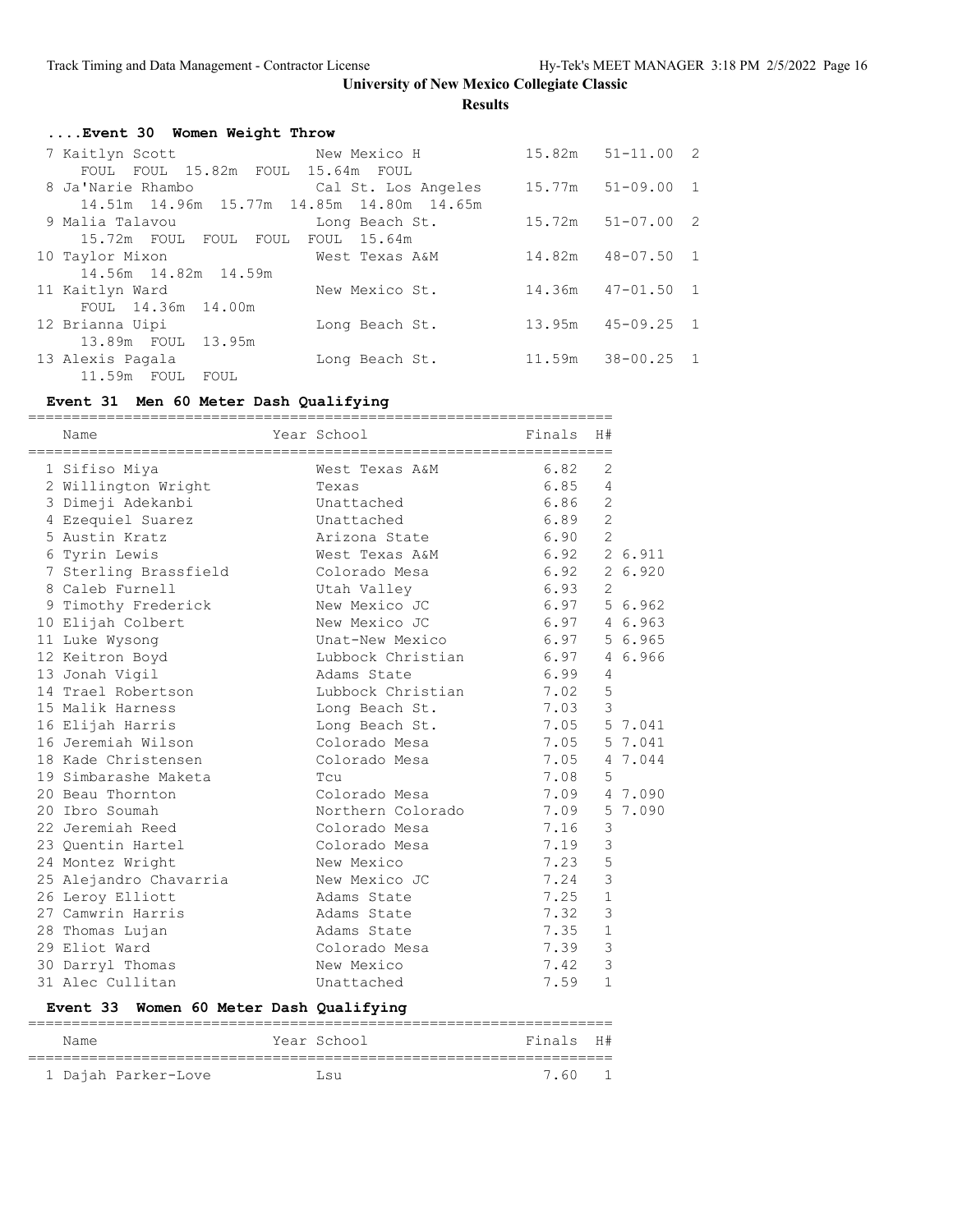**Results**

| Event 33 Women 60 Meter Dash Qualifying                                       |                          |      |                |
|-------------------------------------------------------------------------------|--------------------------|------|----------------|
| 2 Sierra Arceneaux                                                            | Colorado Mesa            | 7.64 | 1              |
| 3 Rachel Crutcher                                                             | Colorado Mesa            | 7.68 | 1              |
| 4 Ese Awusa                                                                   | New Mexico JC            | 7.72 | 3              |
| 5 Kaitlyn Williams                                                            | Long Beach St.           | 7.77 | 5              |
| 6 Grace Pendarvis                                                             | New Mexico St.           | 7.79 | 6              |
| 7 Lauren Fowler                                                               | New Mexico               | 7.81 | 6              |
| 8 Kishawna Wallace                                                            | New Mexico JC            | 7.85 | 3              |
| 9 Tijuanique Morton                                                           | New Mexico JC            | 7.87 | 3              |
| 10 Sierra Brewer                                                              | New Mexico St.           | 7.88 | $\mathbf{1}$   |
| 11 Andrea Stark                                                               | Northern Colorado        | 7.92 | 3              |
| 12 Shanique Rowe                                                              | New Mexico JC            | 7.97 | 5              |
| 13 Eden Hahn                                                                  | Cal St. Los Angeles      | 7.98 | 5              |
| 14 Moillet Kouakou                                                            | West Texas A&M           |      | 7.99 3 7.981   |
| 15 Wendira Moss                                                               | Northern Colorado        |      | 7.99 5 7.987   |
| 16 Vanessa Spizewski                 San Diego St.                            |                          | 8.00 | 3              |
| 17 Victoria Eversley                   Colorado Mesa                     8.02 |                          |      | 3              |
| 18 Haley Golden                                                               | 8.03<br>Colorado Mesa    |      | 5              |
| 19 Sanaia Woods                                                               | Cal St. Los Angeles 8.04 |      | 3              |
| 20 Alese Sartain                                                              | Adams State              | 8.06 | 5              |
| 21 Jada Martin                                                                | New Mexico JC 8.11       |      | 2 8.102        |
| 22 Krista Farley                                                              | Utah Valley              | 8.11 | 68.108         |
| 23 Maddie DeBorde                                                             | Long Beach St.<br>8.12   |      | 5              |
| 24 Serenity Burnett-Perry                                                     | Colorado Mesa            | 8.13 | 5              |
| 25 Alexandria Ruth                                                            | New Mexico               | 8.16 | 6              |
| 26 Kiara Quezada-Arzate                                                       | New Mexico               | 8.18 | $\overline{4}$ |
| 27 Mya Ferguson                                                               | Cal St. Los Angeles 8.23 |      | 2              |
| 28 Chisom Obioha                                                              | New Mexico H             | 8.26 | $\overline{2}$ |
| 29 Javany McDermott                                                           | Cal St. Los Angeles      | 8.34 | 4              |
| 30 Ryan Little                                                                | New Mexico               | 8.37 | $\overline{4}$ |
| 31 Rachel Trunnel Cal St. Los Angeles 8.56                                    |                          |      | $\overline{4}$ |
| 32 Tia Parrish                                                                | Cal St. Dom. Hills 8.64  |      | $\overline{2}$ |
| 33 Baylor Walton                                                              | New Mexico               | 8.67 | 4              |
| 34 Samantha Singer                                                            | New Mexico               | 8.72 | 4              |

### **Event 38 Women Pole Vault Unseeded**

## ========================================================================== Name **Year School** Finals ========================================================================== 3.86m 12-08.00 3.91 JO 2.96 3.11 3.26 3.41 3.56 3.71 3.86 4.01 P P P P P O O XXX 2 Paris Bond Arizona State J3.86m 12-08.00 2.96 3.11 3.26 3.41 3.56 3.71 3.86 4.01 P P P P P O O XXX 3 Corey Friedenbach San Diego St. J3.86m 12-08.00 2.96 3.11 3.26 3.41 3.56 3.71 3.86 4.01 P P P O O XO O XXX<br>4 Tysen Townsend Tcu Tcu J3.86m 12-08.00 2.96 3.11 3.26 3.41 3.56 3.71 3.86 4.01 P P P P P O XO XXX 5 Maggie Lear Long Beach St. 3.71m 12-02.00 2.96 3.11 3.26 3.41 3.56 3.71 3.86 P P P O O O XXX 6 Kristen Masucci Arizona State J3.71m 12-02.00 2.96 3.11 3.26 3.41 3.56 3.71 3.86 P P P P P XO XXX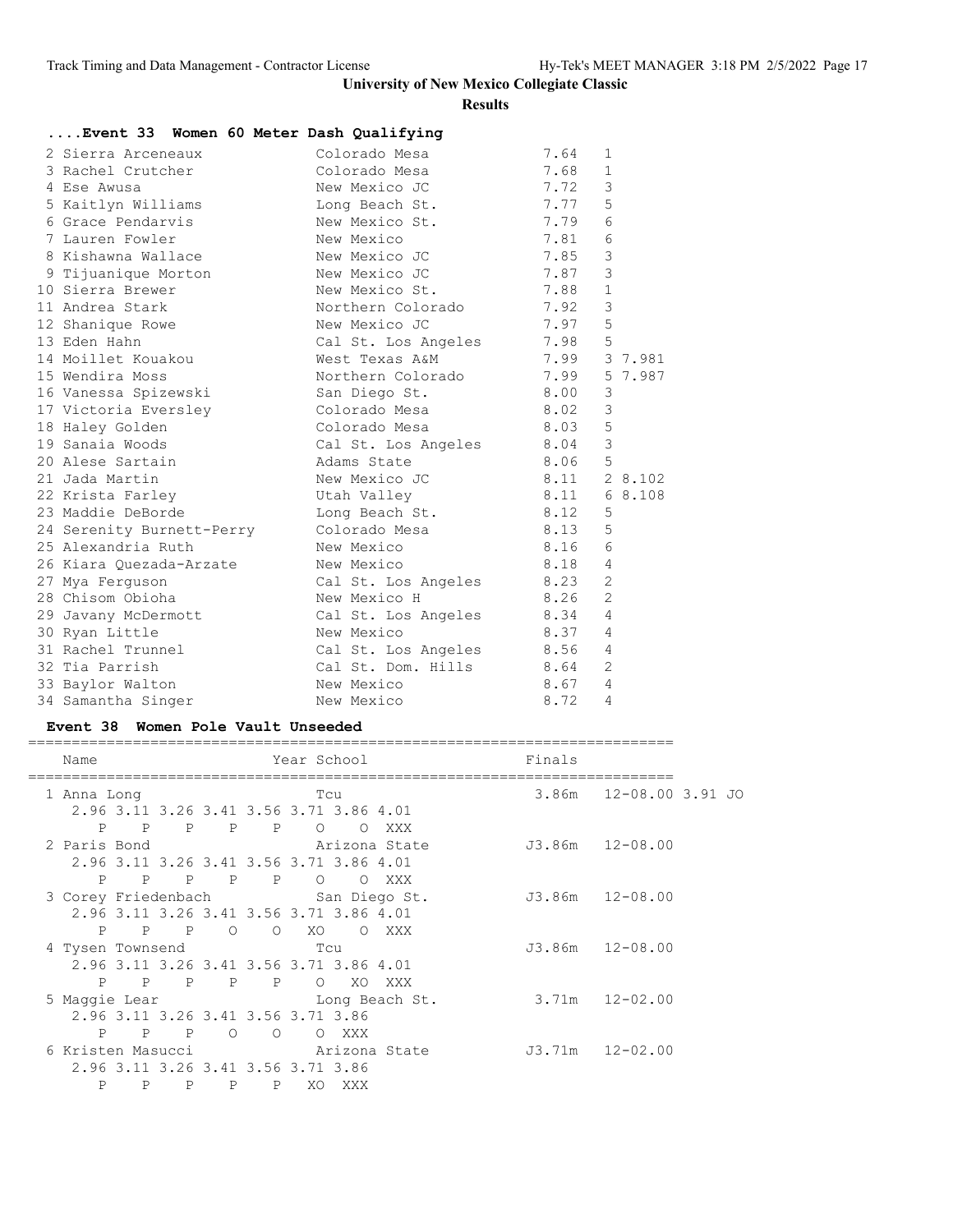## **Results**

| Event 38 Women Pole Vault Unseeded |                |                     |       |                               |                                    |                                                                      |    |                     |
|------------------------------------|----------------|---------------------|-------|-------------------------------|------------------------------------|----------------------------------------------------------------------|----|---------------------|
|                                    |                |                     |       |                               |                                    | 7 Mikayla Ray               Long Beach St.         J3.71m   12-02.00 |    |                     |
|                                    |                |                     |       |                               | 2.96 3.11 3.26 3.41 3.56 3.71 3.86 |                                                                      |    |                     |
|                                    |                |                     |       |                               | P P P O O XXO XXX                  |                                                                      |    |                     |
|                                    |                |                     |       |                               |                                    | 8 Victoria Villanueva Mew Mexico                                     |    | $3.56m$ $11-08.00$  |
|                                    |                |                     |       | 2.96 3.11 3.26 3.41 3.56 3.71 |                                    |                                                                      |    |                     |
|                                    |                |                     |       | P P P P O XXX                 |                                    |                                                                      |    |                     |
|                                    |                |                     |       |                               |                                    | 9 Alix Rule New Mexico                                               |    | $J3.56m$ $11-08.00$ |
|                                    |                |                     |       | 2.96 3.11 3.26 3.41 3.56 3.71 |                                    |                                                                      |    |                     |
|                                    |                |                     |       | P P P XO XO XXX               |                                    |                                                                      |    |                     |
|                                    |                |                     |       |                               |                                    | 10 Kiara Quezada-Arzate New Mexico                                   |    | $J3.56m$ $11-08.00$ |
|                                    |                |                     |       | 2.96 3.11 3.26 3.41 3.56 3.71 |                                    |                                                                      |    |                     |
|                                    |                |                     |       | P P P O XXO XXX               |                                    |                                                                      |    |                     |
| 11 Alexa Oatman                    |                |                     |       |                               |                                    | Northern Colorado 3.11m  10-02.50                                    |    |                     |
|                                    | 2.96 3.11 3.26 |                     |       |                               |                                    |                                                                      |    |                     |
|                                    | O O XXX        |                     |       |                               |                                    |                                                                      |    |                     |
| -- Alexa Contreras                 |                |                     |       |                               |                                    | New Mexico JC                                                        | ΝH |                     |
| 2.96                               |                |                     |       |                               |                                    |                                                                      |    |                     |
| XXX                                |                |                     |       |                               |                                    |                                                                      |    |                     |
| -- Alyssa Fisher                   |                |                     |       |                               | Tcu                                |                                                                      | ΝH |                     |
|                                    |                | 2.96 3.11 3.26 3.41 |       |                               |                                    |                                                                      |    |                     |
| $\mathbf{P}$                       | P              |                     | P XXX |                               |                                    |                                                                      |    |                     |

### **Event 39 Men 200 Meter Dash Unseeded Men**

| Name                                            |                               |                |                |  |
|-------------------------------------------------|-------------------------------|----------------|----------------|--|
|                                                 |                               |                |                |  |
| 1 Ashton Hicks                                  | Lsu                           | 21.23          | 2              |  |
| 2 Ezequiel Suarez                               | Unattached                    | 21.28          | $\mathcal{S}$  |  |
| 3 Imon Bell                                     | New Mexico JC                 | 21.40          | $\mathcal{S}$  |  |
| 4 Elijah Williams                               | Colorado Mesa                 | 21.45          | $\mathbf{1}$   |  |
| 5 Aaron Johnson                                 | Utah Valley                   | 21.48          | $\mathbf{1}$   |  |
| 6 Jalen Purcell                                 | West Texas A&M                | 21.56          | $\overline{4}$ |  |
| 7 Aaron Smith                                   | Lsu                           | 21.69 4        |                |  |
| 8 Keitron Boyd                                  | Lubbock Christian 21.70 1     |                |                |  |
| 9 Timothy Frederick                             | New Mexico JC                 | 21.74 4        |                |  |
| 10 Elijah Colbert                               | New Mexico JC                 | 21.84          | $\mathcal{S}$  |  |
| 11 David Seete                                  | Tcu                           | 21.87          | $\overline{c}$ |  |
| 12 Ibro Soumah                                  | Northern Colorado             | 22.24          | 6              |  |
| 13 Malik Harness                                | Long Beach St.                | 22.30 6 22.291 |                |  |
| 14 Sterling Brassfield Colorado Mesa 22.30      |                               |                | 5 22.292       |  |
| 15 Ouentin Hartel                               | Colorado Mesa                 | 22.32 6        |                |  |
| 16 Dayne Ortega                                 | Colorado Mesa                 | 22.40 8        |                |  |
| 17 Jack De Bos                                  | Long Beach St. 22.43 8 22.422 |                |                |  |
| 18 Kade Christensen               Colorado Mesa |                               | 22.43          | 7 22.429       |  |
| 19 Willaime Ylance Jr. New Mexico JC            |                               | 22.52          | 9              |  |
| 20 Jeremiah Reed                                | Colorado Mesa                 | 22.65          | 7              |  |
| 21 Beau Thornton                                | Colorado Mesa 22.73           |                | 6              |  |
| 22 Neveh Jones                                  | Adams State                   | 22.97          | 10             |  |
| 23 Steven Cross                                 | Northern Colorado             | 22.99 9        |                |  |
| 24 Jeremiah Wilson                              | Colorado Mesa                 | 23.01          | 5              |  |
| 25 Kelsey Montaque                              | Colorado Mesa                 | 23.18          | 9              |  |
| 26 Kamar Johnson                                | New Mexico JC                 | 23.21          | 9              |  |
| 27 Eliot Ward                                   | Colorado Mesa                 | 23.38 5        |                |  |
| 28 Austin Reese                                 | Colorado Mesa                 | 23.45          | 10             |  |
| 29 Thomas Lujan                                 | Adams State                   | 23.82          | 7              |  |
| 30 Alejandro Chavarria                          | New Mexico JC                 | 24.18          | 8              |  |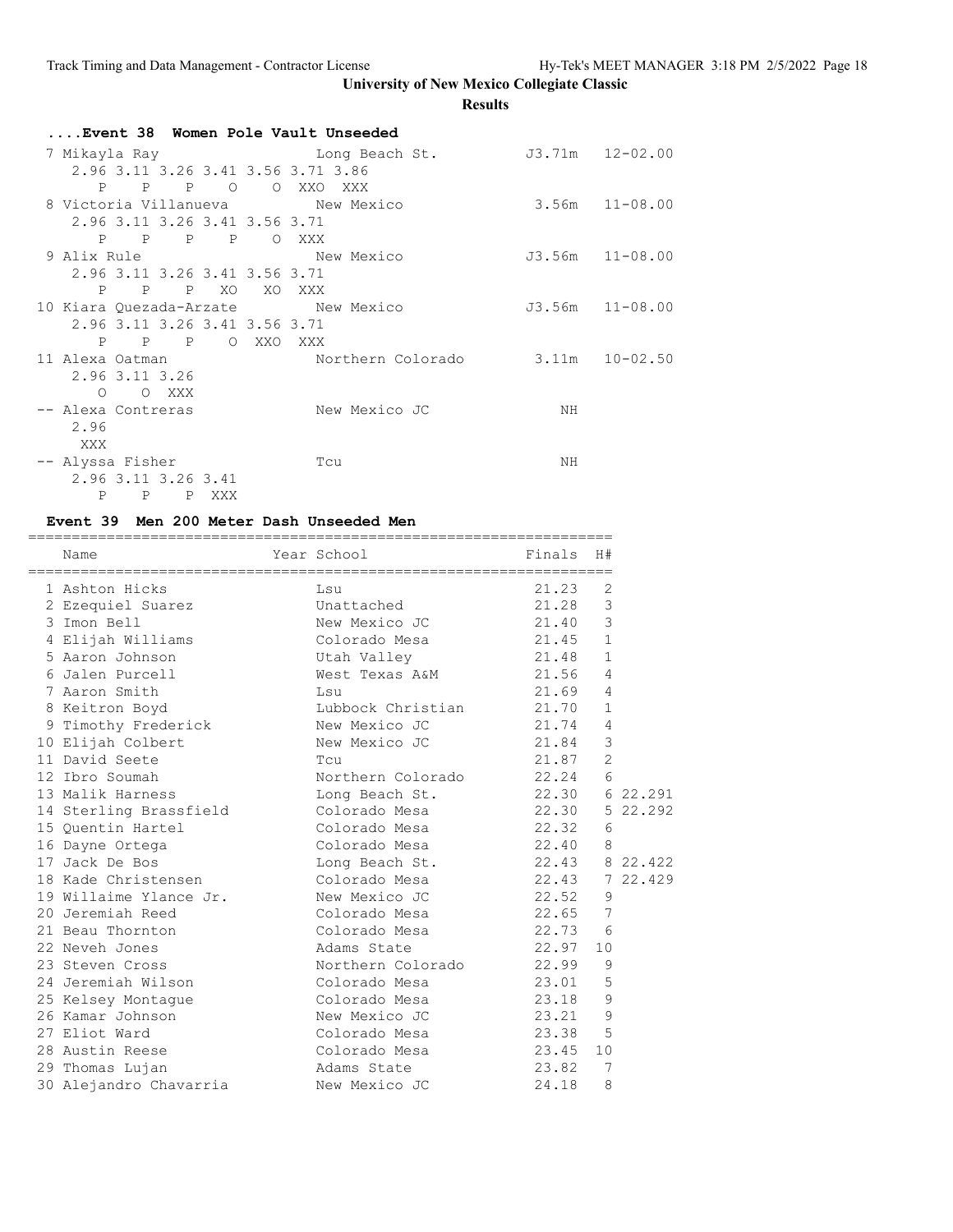**Results**

## **....Event 39 Men 200 Meter Dash Unseeded Men**

| 31 Che Saunders   | New Mexico JC | 25.23 10 |  |
|-------------------|---------------|----------|--|
| -- Blake Hennesay | Tcu           | DNF      |  |

### **Event 40 Women 200 Meter Dash Unseeded Wom**

===================================================================

| Name                      | Year School         | Finals  | H# |           |
|---------------------------|---------------------|---------|----|-----------|
| 1 Jhana Downie            | New Mexico St.      | 24.73   | 2  |           |
| 2 Dajah Parker-Love       | Lsu                 | 24.75   | 5  |           |
| 3 Anna Salisbury          | Lubbock Christian   | 24.94   | 4  |           |
| 4 Rhea Hoyte              | San Diego St.       | 24.98   |    | 1 24.971  |
| 5 Alexus Alexander        | San Diego St.       | 24.98   |    | 2 24.973  |
| 6 Jordan Brown            | West Texas A&M      | 25.01   | 4  |           |
| 7 Rachel Crutcher         | Colorado Mesa       | 25.17   | 2  |           |
| 8 Kaitlyn Williams        | Long Beach St.      | 25.20   | 6  |           |
| 9 Sierra Brewer           | New Mexico St.      | 25.22   | 1  |           |
| 10 Tijuanique Morton      | New Mexico JC       | 25.29   | 7  |           |
| 11 Natalie Tolento        | Long Beach St.      | 25.36   | 2  |           |
| 12 Moillet Kouakou        | West Texas A&M      | 25.40   | 6  |           |
| 13 Larissa Dabb           | Utah Valley         | 25.45   | 3  |           |
| 14 Terice Steen           | New Mexico St.      | 25.48   |    | 1 25.473  |
| 15 Aliyah Logan           | New Mexico St.      | 25.48   |    | 5 25.474  |
| 16 Kishawna Wallace       | New Mexico JC       | 25.48   |    | 3 25.475  |
| 17 Eden Hahn              | Cal St. Los Angeles | 25.59   | 6  |           |
| 18 Shanique Rowe          | New Mexico JC       | 25.60   | 9  |           |
| 19 Reanna Argullin        | Lubbock Christian   | 25.74   | 8  |           |
| 20 Serenity Burnett-Perry | Colorado Mesa       | 25.77   | 8  |           |
| 21 Hailey Danskin         | Long Beach St.      | 25.91   | 5  |           |
| 22 Sanaia Woods           | Cal St. Los Angeles | 25.98   | 9  |           |
| 23 Haley Golden           | Colorado Mesa       | 26.03   | 3  |           |
| 24 Takiyah Johnson        | New Mexico St.      | 26.13   | 8  |           |
| 25 Alexandria Ruth        | New Mexico          | 26.20   | 3  |           |
| 26 Tatyanah Wiley         | New Mexico          | 26.21   | 7  |           |
| 27 Victoria Eversley      | Colorado Mesa       | 26.30   | 10 |           |
| 28 Hilary Udechukwu       | New Mexico H        | 26.32   | 9  |           |
| 29 Sadie Butler           | Adams State         | 26.41   | 5  |           |
| 30 Lauren Chafins         | New Mexico          | 26.42   | 8  |           |
| 31 Israel Swanson         | New Mexico St.      | 26.47   | 4  |           |
| 32 Jada Martin            | New Mexico JC       | 26.51   |    | 11 26.501 |
| 32 Tayah DeSousa          | Long Beach St.      | 26.51   |    | 9 26.501  |
| 34 Dericka Braden         | Cal St. Los Angeles | 26.55   | 7  |           |
| 35 Quwshayah Peters       | Long Beach St.      | 26.64   | 6  |           |
| 36 Alicia Quintana        | New Mexico          | 26.89   | 10 |           |
| 37 Zeaniah Wedgeworth     | Adams State         | 27.08 7 |    |           |
| 38 Leigh James            | New Mexico          | 27.31   | 10 |           |
| 39 Alyssa Johnson         | Cal St. Los Angeles | 28.33   | 10 |           |
| 40 Baylor Walton          | New Mexico          | 28.57   | 12 |           |
| 41 Rachel Trunnel         | Cal St. Los Angeles | 28.98   | 12 |           |
| 42 Akira Martinez-Crook   | New Mexico H        | 29.15   | 12 |           |
| 43 Nautica Pryor          | Cal St. Dom. Hills  | 29.37   | 11 |           |
| 44 Tia Parrish            | Cal St. Dom. Hills  | 29.89   | 11 |           |
| 45 Arrianna Lister        | Cal St. Dom. Hills  | 30.60   | 12 |           |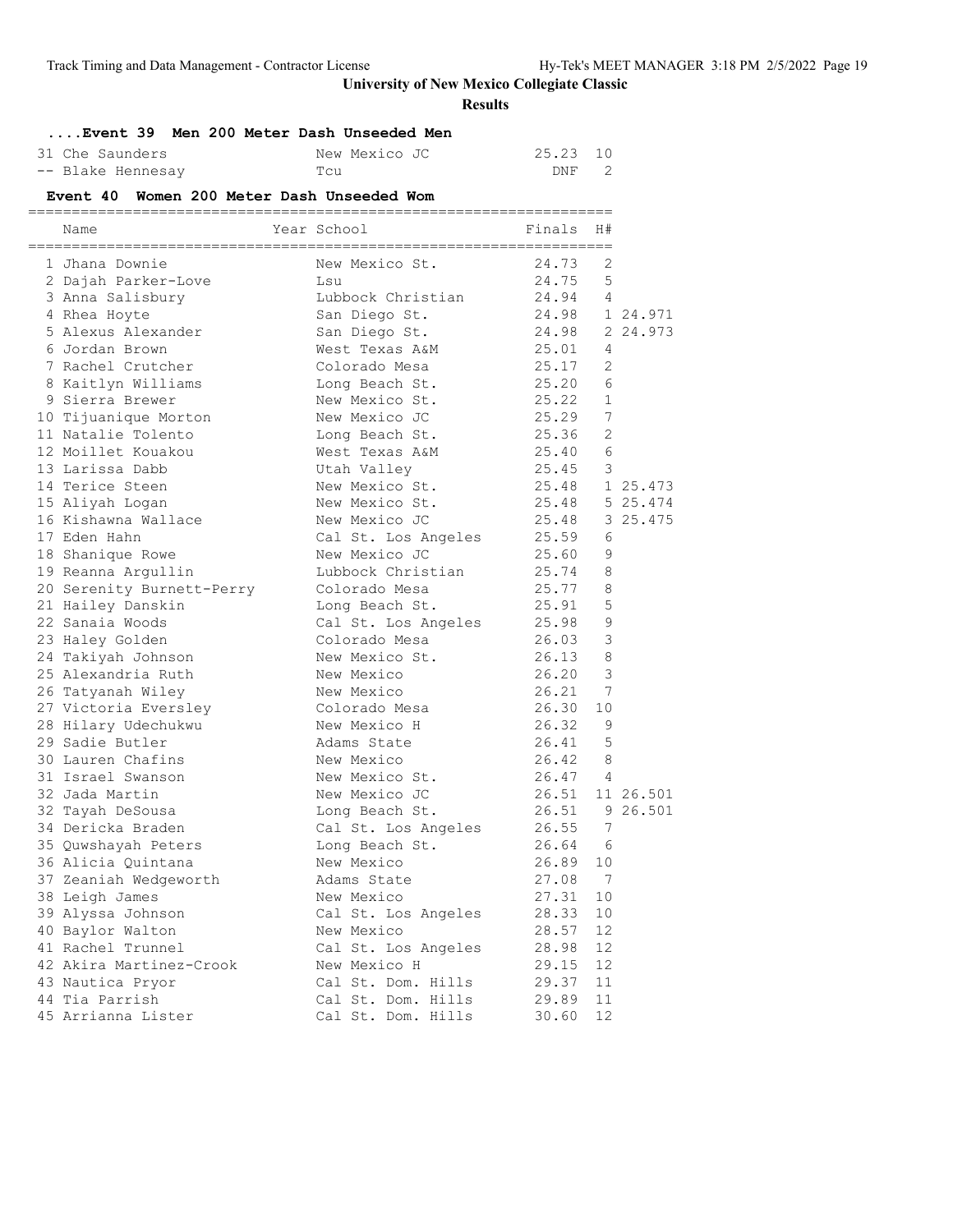==========================================================================

## **University of New Mexico Collegiate Classic**

**Results**

### **Event 41 Men 5000 Meter Run**

| Name                  | Year School     | Finals     |
|-----------------------|-----------------|------------|
|                       |                 |            |
| 1 Reece Donihi        | Unat-New Mexico | 15:09.82   |
| 2 Nelson Oyugi        | Unattached      | 15:16.50   |
| 3 Robert Baraldi      | Unattached      | 15:32.42   |
| 4 Braedon Sittman     | Fort Lewis      | 16:33.82   |
| -- Awet Yohannes      | New Mexico      | <b>DNF</b> |
| -- Harrison Smith III | New Mexico      | <b>DNF</b> |
| -- Nehemiah Cionelo   | New Mexico      | DNF        |

## **Event 42 Men Heptathlon**

|  | Name                    | Year School    | Finals | H# |
|--|-------------------------|----------------|--------|----|
|  | 1 Camillo Dunninger     | New Mexico     | 5684   |    |
|  | 2 Gerard Bryant         | West Texas A&M | 5249   |    |
|  | 3 Drew Thompson         | Colorado St.   | 4892   |    |
|  | 4 Mauricio Galindo Vega | Colorado St.   | 4810   |    |
|  | 5 Elijah Scott          | Colorado St.   | 4777   |    |
|  | 6 Dmytro Soboliev       | Unattached     | 4608   |    |
|  | 7 Traise Cain           | West Texas A&M | 4570   |    |
|  | 8 Gabriel Maille        | Azpva          | 4361   |    |
|  | 9 Jalen Cadet           | Utep           | 4356   |    |
|  |                         |                |        |    |

## **Event 42 Heptathlon: #1 Men 60 Meter Dash Heptathlon**

| Name                    | Year School    | Finals H# Points |               |     |
|-------------------------|----------------|------------------|---------------|-----|
| 1 Jalen Cadet           | Utep           | 7.02             | 2             | 875 |
| 2 Gerard Bryant         | West Texas A&M | 7.12             | 2             | 840 |
| 3 Camillo Dunninger     | New Mexico     | 7.13             |               | 837 |
| 4 Gabriel Maille        | Azpva          | 7.20             |               | 813 |
| 5 Drew Thompson         | Colorado St.   | 7.28             | $\mathcal{L}$ | 785 |
| 6 Traise Cain           | West Texas A&M | 7.39             |               | 749 |
| Dmytro Soboliev         | Unattached     | 7.43             |               | 736 |
| 8 Mauricio Galindo Vega | Colorado St.   | 7.45             |               | 729 |
| 9 Elijah Scott          | Colorado St.   | 7.59             |               | 684 |

## **Event 42 Heptathlon: #2 Men Long Jump Heptathlon**

| Name                                         | Year School    | Finals             | Points              |
|----------------------------------------------|----------------|--------------------|---------------------|
| 1 Camillo Dunninger<br>FOUL 7.04m FOUL       | New Mexico     | 7.04m              | 823<br>$23 - 01.25$ |
| 2 Jalen Cadet<br>$6.77m$ $6.60m$ $6.95m$     | Utep           | 6.95m              | 802<br>22-09.75     |
| 3 Gerard Bryant<br>6.81m FOUL 6.40m          | West Texas A&M | $6.81m$ $22-04.25$ | 769                 |
| 4 Elijah Scott<br>6.40m  6.42m  FOUL         | Colorado St.   | 6.42m              | 679<br>$21 - 00.75$ |
| 5 Mauricio Galindo Vega<br>5.94m 6.26m 6.39m | Colorado St.   | 6.39m              | $20 - 11.75$<br>673 |
| 6 Gabriel Maille<br>5.96m FOUL 6.26m         | Azpva          | 6.26m              | $20 - 06.50$<br>644 |
| 7 Drew Thompson<br>$6.13m$ $6.24m$ $6.23m$   | Colorado St.   | 6.24m              | $20 - 05.75$<br>639 |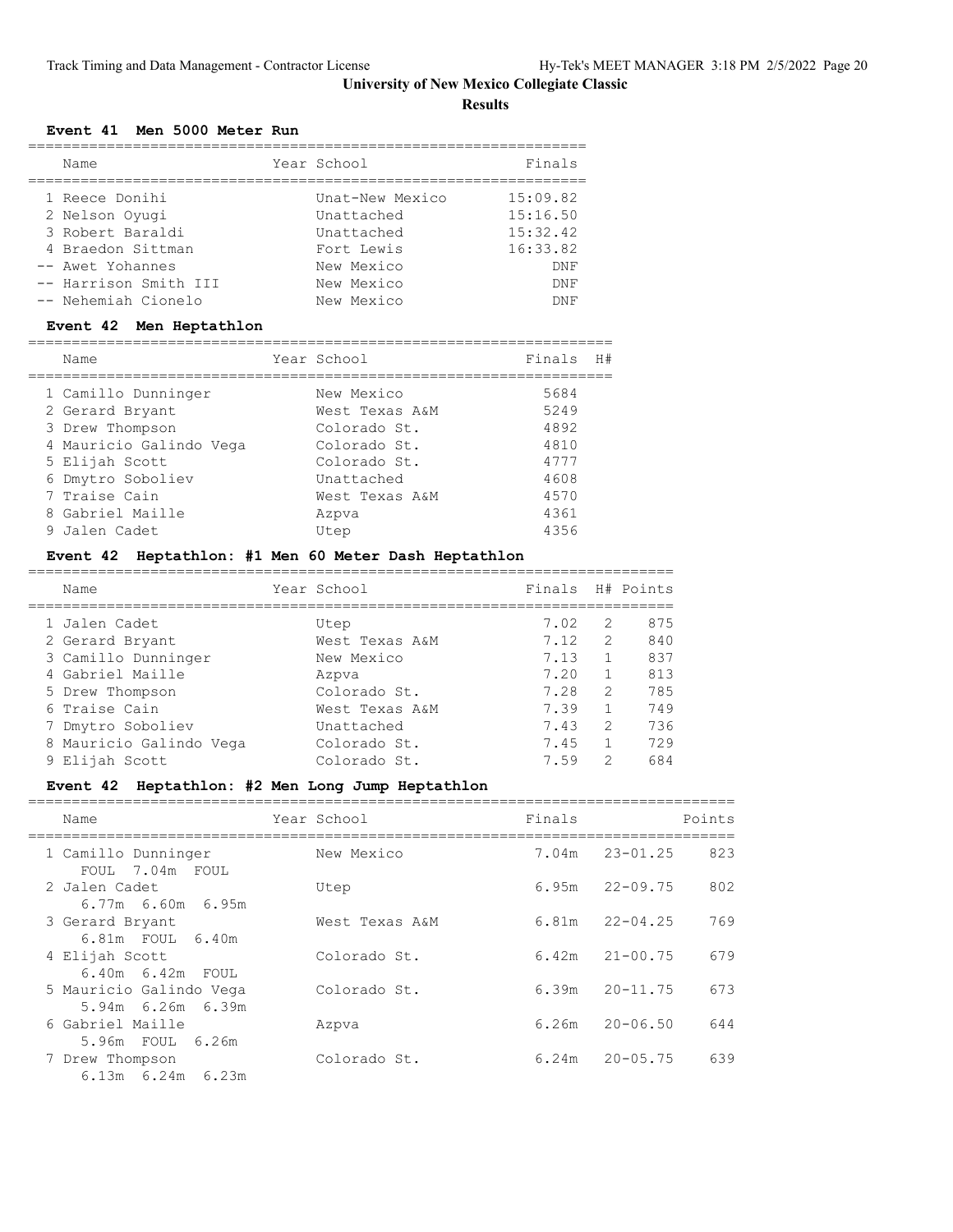**Results**

|                         | Event 42 Heptathlon: #2 Men Long Jump Heptathlon |                |     |
|-------------------------|--------------------------------------------------|----------------|-----|
| 8 Traise Cain           | West Texas A&M                                   | 6.20m 20-04.25 | 630 |
| 6.20m 5.86m 5.97m       |                                                  |                |     |
| 9 Dmytro Soboliev       | Unattached                                       | 5.99m 19-08.00 | 584 |
| $5.92m$ $5.98m$ $5.99m$ |                                                  |                |     |

### **Event 42 Heptathlon: #3 Men Shot Put Heptathlon**

| Name                                                           | Year School    | Finals | Points                     |
|----------------------------------------------------------------|----------------|--------|----------------------------|
| 1 Mauricio Galindo Vega<br>12.60m 12.68m 13.59m                | Colorado St.   |        | $13.59m$ $44-07.00$<br>703 |
| 2 Elijah Scott<br>13.07m FOUL 12.35m                           | Colorado St.   | 13.07m | 672<br>42-10.75            |
| 3 Gerard Bryant<br>12.67m FOUL 12.99m                          | West Texas A&M |        | $12.99m$ $42-07.50$<br>667 |
| 4 Drew Thompson<br>12.53m 12.09m 12.03m                        | Colorado St.   | 12.53m | 639<br>$41 - 01.50$        |
| 5 Camillo Dunninger<br>11.91m 12.15m 12.46m                    | New Mexico     | 12.46m | $40 - 10.50$<br>634        |
| 6 Jalen Cadet<br>12.05m 11.79m FOUL                            | Utep           |        | $12.05m$ $39-06.50$<br>609 |
| 7 Gabriel Maille<br>11.47m 11.28m 10.56m                       | Azpva          | 11.47m | 37-07.75<br>574            |
| 8 Dmytro Soboliev                                              | Unattached     | 11.20m | 558<br>36-09.00            |
| 11.20m FOUL 10.89m<br>9 Traise Cain<br>$8.42m$ $8.40m$ $8.81m$ | West Texas A&M |        | 414<br>$8.81m$ $28-11.00$  |

### **Event 42 Heptathlon: #4 Men High Jump Heptathlon**

================================================================================= Name  $Year School$  Finals Points ================================================================================= 1 Camillo Dunninger New Mexico 1.60 1.63 1.66 1.69 1.72 1.75 1.78 1.81 1.84 1.87 1.90 1.93 1.96 1.99 2.02 2.05 P P P P P P O O P O P XO XO O XXO XXX 2 Gerard Bryant West Texas A&M 1.99m 6-06.25 794 1.75 1.78 1.81 1.84 1.87 1.90 1.93 1.96 1.99 2.02 O P XXO O O O O O XO XXX 3 Elijah Scott Colorado St. 1.90m 6-02.75 714 1.81 1.84 1.87 1.90 1.93 O P XO O XXX 4 Mauricio Galindo Vega Colorado St. 1.84m 6-00.50 661 1.60 1.63 1.66 1.69 1.72 1.75 1.78 1.81 1.84 1.87 P P P P O P O P XO XXX 5 Dmytro Soboliev Unattached 1.81m 5-11.25 636 1.60 1.63 1.66 1.69 1.72 1.75 1.78 1.81 1.84 1.87 P P P O P O XXO XO XXP X 5 Traise Cain West Texas A&M 1.81m 5-11.25 636 1.60 1.63 1.66 1.69 1.72 1.75 1.78 1.81 1.84 P P P P O O XXO XXO XXX 5 Drew Thompson Colorado St. 1.81m 5-11.25 636 1.60 1.63 1.66 1.69 1.72 1.75 1.78 1.81 1.84 O P O O XXO XO O O XXX 8 Jalen Cadet Utep 1.75m 5-08.75 585 1.60 1.63 1.66 1.69 1.72 1.75 1.78 O P O P XO XXO XXX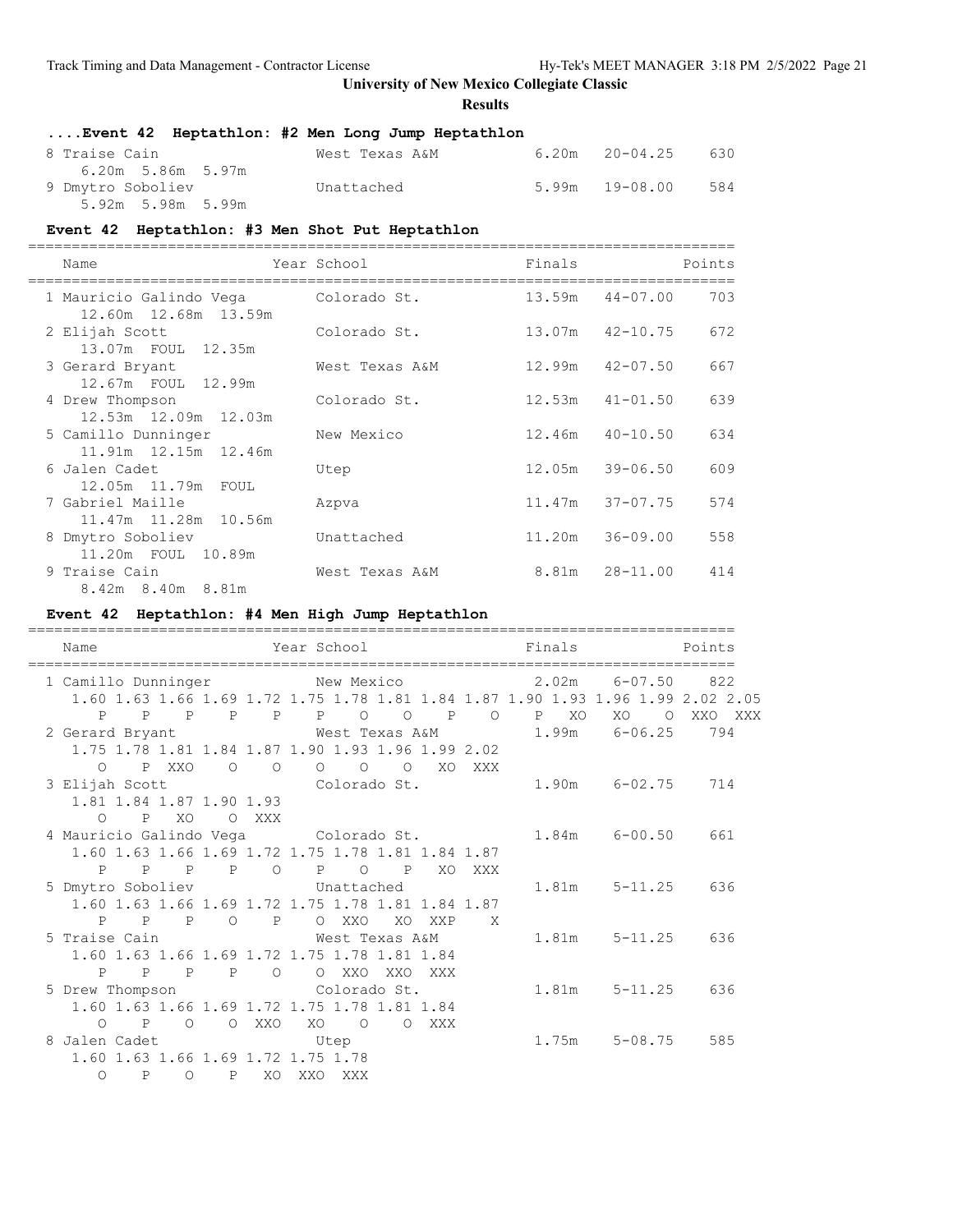1.75m 5-08.75 585

### **University of New Mexico Collegiate Classic**

#### **Results**

### **....Event 42 Heptathlon: #4 Men High Jump Heptathlon**

| 8 Gabriel Maille |                                    | Azpva |           |  |  |
|------------------|------------------------------------|-------|-----------|--|--|
|                  | 1.60 1.63 1.66 1.69 1.72 1.75 1.78 |       |           |  |  |
|                  |                                    |       | OOXXOOXXX |  |  |

### **Event 42 Heptathlon: #5 Men 60 Meter Hurdles Heptathlon**

| Name                    | Year School    | Finals |              | H# Points |
|-------------------------|----------------|--------|--------------|-----------|
|                         |                |        |              |           |
| 1 Gerard Bryant         | West Texas A&M | 8.40   | 1            | 884       |
| 2 Traise Cain           | West Texas A&M | 8.48   | $\mathbf{1}$ | 865       |
| 3 Camillo Dunninger     | New Mexico     | 8.50   | 2            | 860       |
| 4 Drew Thompson         | Colorado St.   | 8.79   | 2            | 793       |
| 5 Jalen Cadet           | Utep           | 8.82   | 2            | 786       |
| 6 Mauricio Galindo Vega | Colorado St.   | 8.88   | $\mathbf{1}$ | 772       |
| 7 Elijah Scott          | Colorado St.   | 8.96   | 2            | 755       |
| 8 Dmytro Soboliev       | Unattached     | 9.16   | 1            | 711       |
| 9 Gabriel Maille        | Azpva          | 11.21  |              | 336       |

==========================================================================

### **Event 42 Heptathlon: #6 Men Pole Vault Heptathlon**

================================================================================= Year School **Finals** Points ================================================================================= 1 Camillo Dunninger New Mexico 4.70 4.80 4.90 5.00 5.10 XO O O XXO XXX 2 Dmytro Soboliev Unattached 4.40m 14-05.25 731 4.10 4.20 4.30 4.40 4.50 O O O XXO XXX 2 Gabriel Maille Azpva 4.40m 14-05.25 731 4.10 4.20 4.30 4.40 4.50 O O XO XO XXX 4 Traise Cain West Texas A&M 4.20m 13-09.25 673 4.20 4.30 O XXX 5 Drew Thompson Colorado St. 4.00m 13-01.50 617 3.70 3.80 3.90 4.00 4.10 O O XXO O XXX 6 Gerard Bryant West Texas A&M 3.80m 12-05.50 562 3.20 3.30 3.40 3.50 3.60 3.70 3.80 3.90 XXO O O XO O XXO O XXX 6 Mauricio Galindo Vega Colorado St. 3.80m 12-05.50 562 3.70 3.80 3.90 O XXO XXX 8 Elijah Scott Colorado St. 3.60m 11-09.75 509 3.00 3.10 3.20 3.30 3.40 3.50 3.60 3.70 XXO P O XO O O O XXX 9 Jalen Cadet Utep 3.00m 9-10.00 357 2.50 2.60 2.70 2.80 2.90 3.00 3.10 XO XO O O O O XXX

### **Event 42 Heptathlon: #7 Men 1000 Meter Run Heptathlon**

| Name                | Year School  | Finals Points |      |
|---------------------|--------------|---------------|------|
|                     |              |               |      |
| 1 Camillo Dunninger | New Mexico   | 2:46.97       | 798  |
| 2 Drew Thompson     | Colorado St. | 2:48.34       | 783. |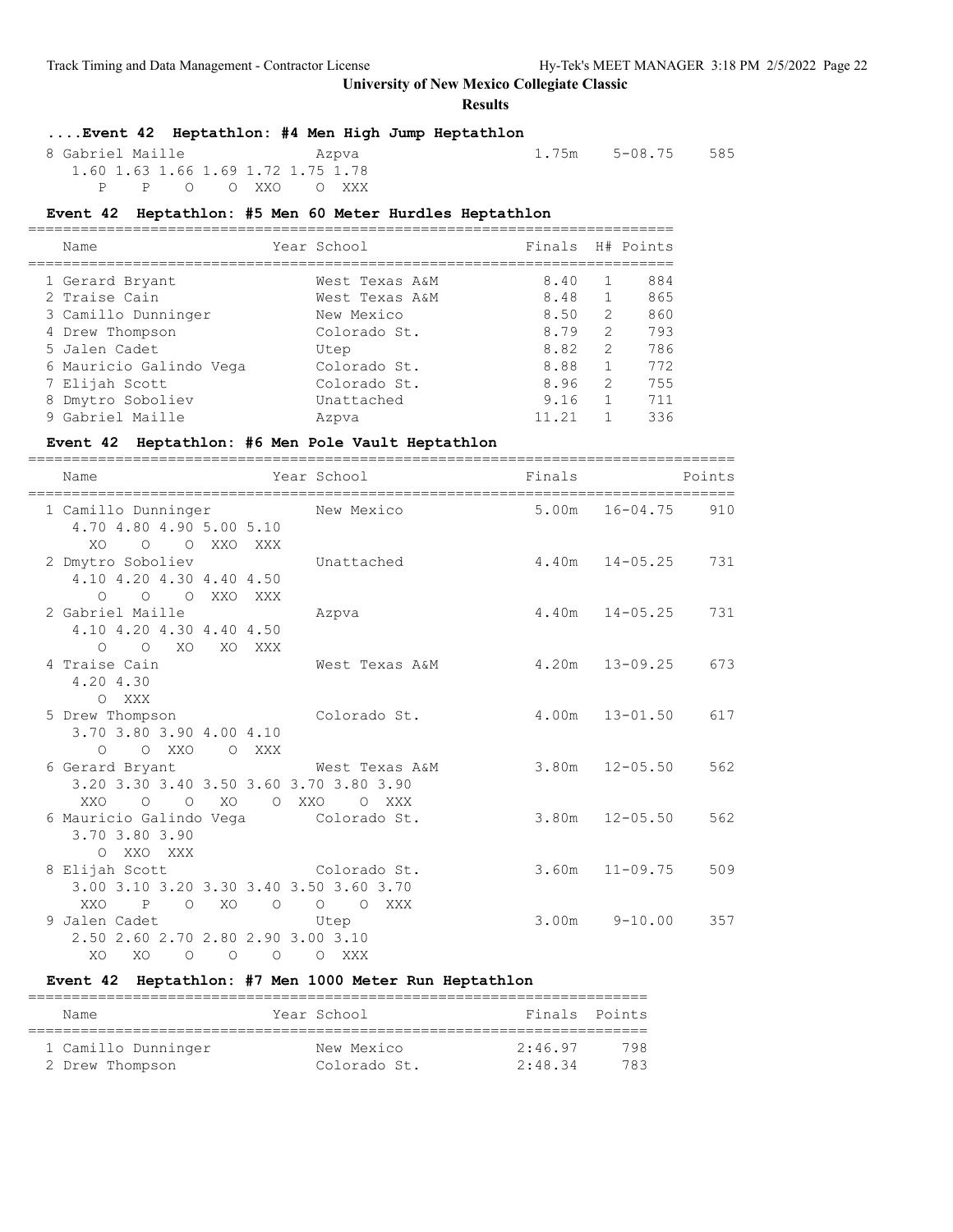### **Results**

| Event 42 Heptathlon: #7 Men 1000 Meter Run Heptathlon |                |         |     |
|-------------------------------------------------------|----------------|---------|-----|
| 3 Elijah Scott                                        | Colorado St.   | 2:50.11 | 764 |
| 4 Gerard Bryant                                       | West Texas A&M | 2:53.13 | 733 |
| 5 Mauricio Galindo Vega                               | Colorado St.   | 2:55.42 | 710 |
| 6 Gabriel Maille                                      | Azpva          | 2:58.57 | 678 |
| 7 Dmytro Soboliev                                     | Unattached     | 3:01.29 | 652 |
| 8 Traise Cain                                         | West Texas A&M | 3:06.43 | 603 |
| 9 Jalen Cadet                                         | Utep           | 3:37.83 | 342 |

### **Event 43 Women Indoor Pentathlon**

#### =================================================================== Year School

| <b>IVAILLE</b>          | TEAT PANAAT    | r inato | 11 TT |
|-------------------------|----------------|---------|-------|
| 1 Lexie Keller          | Colorado St.   | 4105    |       |
| 2 Katie Eidem           | Arizona State  | 4019    |       |
| 3 Sara Absten           | San Diego St.  | 3851    |       |
| 4 Jordan Lanning        | Colorado St.   | 3764    |       |
| 5 Jenna Fee Feyerabend  | San Diego St.  | 3740    |       |
| 6 Elliot Harrison       | West Texas A&M | 3444    |       |
| 7 Ruthie Grant-Williams | San Diego St.  | 3181    |       |
| 8 Laiten Greeson        | West Texas A&M | 3170    |       |
| 9 Aaliyah Lindsay       | New Mexico JC  | 3144    |       |
| 10 Emily Ho             | New Mexico     | 3138    |       |
| 11 Amoy Edwards         | New Mexico JC  | 3068    |       |
| 12 Karen Villa Medina   | Utep           | 3060    |       |
| 13 Chari Hawkins        | Unattached     | 2699    |       |
| 14 Beatrice Armijo      | New Mexico H   | 2264    |       |
| 15 Ahniesha Presulume   | New Mexico JC  | 2140    |       |

### **Event 43 Indoor Pentathlon: #1 Women 60 Meter Hurdles Indoor Pentathlon**

| Name                     | Year School    | Finals H# Points |                |      |
|--------------------------|----------------|------------------|----------------|------|
|                          |                |                  |                |      |
| 1 Chari Hawkins          | Unattached     | 8.41             | 1              | 1037 |
| 2 Katie Eidem            | Arizona State  | 8.62             | $\mathbf{1}$   | 991  |
| 3 Lexie Keller           | Colorado St.   | 8.66             | $\mathfrak{L}$ | 982  |
| 4 Jordan Lanning         | Colorado St.   | 8.67             | $\mathcal{L}$  | 980  |
| 5 Sara Absten            | San Diego St.  | 8.80             | $\mathfrak{D}$ | 952  |
| 6 Aaliyah Lindsay        | New Mexico JC  | 8.96             | $\mathfrak{D}$ | 918  |
| 7 Laiten Greeson         | West Texas A&M | 9.00             | $\mathfrak{D}$ | 910  |
| 8 Amoy Edwards           | New Mexico JC  | 9.01             | $\mathbf{1}$   | 908  |
| 9 Elliot Harrison        | West Texas A&M | 9.03             | $\mathcal{L}$  | 904  |
| 10 Jenna Fee Feyerabend  | San Diego St.  | 9.17             | $\mathbf{1}$   | 875  |
| 11 Ruthie Grant-Williams | San Diego St.  | 9.24             | $\mathfrak{D}$ | 860  |
| 12 Beatrice Armijo       | New Mexico H   | 9.43             | $\mathfrak{D}$ | 822  |
| 13 Karen Villa Medina    | Utep           | 9.59             | $\mathbf{1}$   | 791  |
| 14 Ahniesha Presulume    | New Mexico JC  | 9.60             | $\mathbf{1}$   | 789  |
| 15 Emily Ho              | New Mexico     | 10.39            | 1              | 641  |

## **Event 43 Indoor Pentathlon: #2 Women High Jump Indoor Pentathlon**

| Name            |     |  | Year School                        |            |  | Finals |                              | H# Points |
|-----------------|-----|--|------------------------------------|------------|--|--------|------------------------------|-----------|
| 1 Chari Hawkins |     |  |                                    | Unattached |  |        | $1.82m$ $5-11.50$ $2$ $1003$ |           |
|                 |     |  | 1.67 1.70 1.73 1.76 1.79 1.82 1.85 |            |  |        |                              |           |
| P               | - 0 |  | XO XXX                             |            |  |        |                              |           |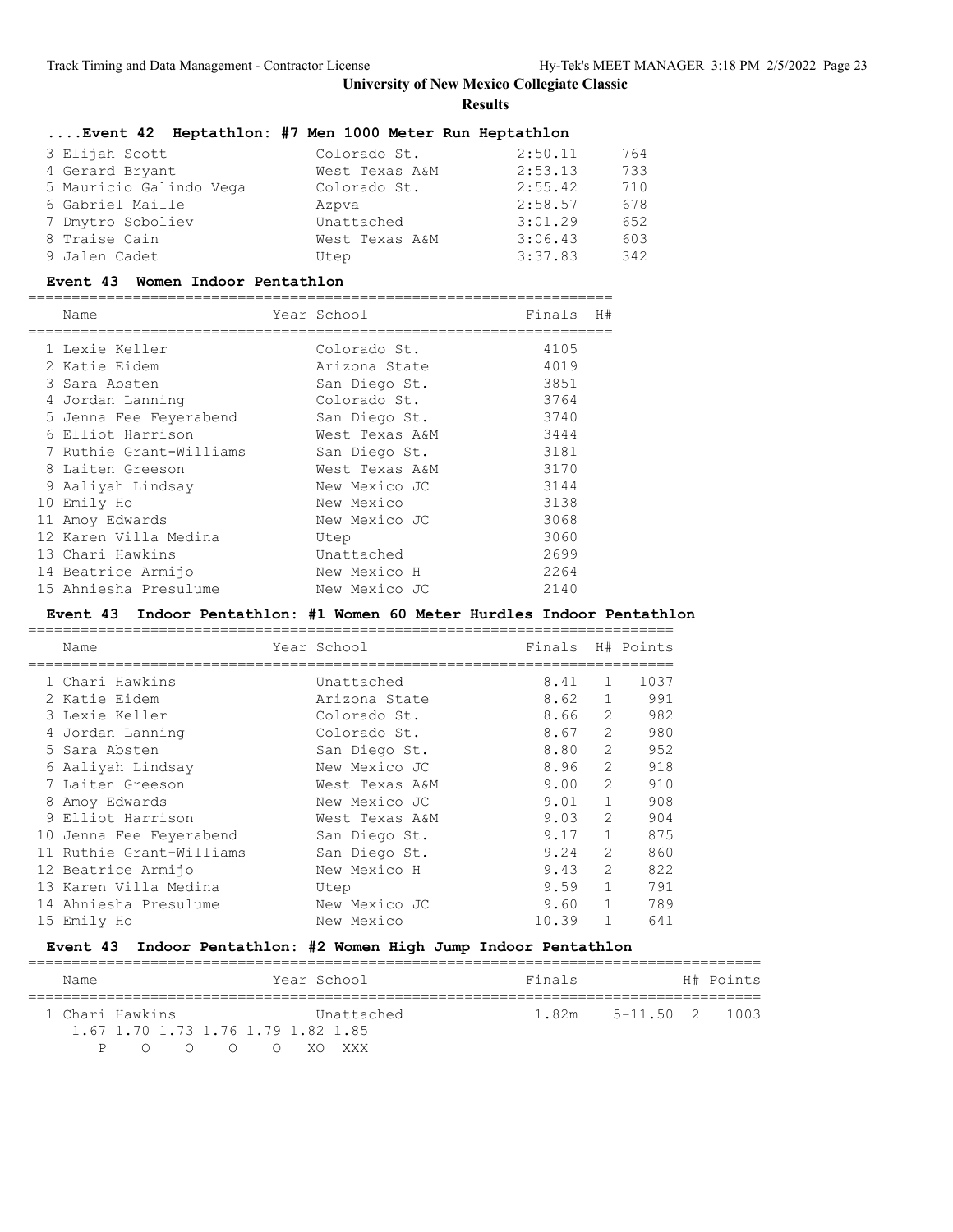## **Results**

|                                                                                                      | Event 43 Indoor Pentathlon: #2 Women High Jump Indoor Pentathlon      |                        |     |
|------------------------------------------------------------------------------------------------------|-----------------------------------------------------------------------|------------------------|-----|
| 2 Lexie Keller Colorado St.<br>1.55 1.58 1.61 1.64 1.67 1.70 1.73 1.76                               |                                                                       | 1.73m<br>$5 - 08.002$  | 891 |
| $\mathsf{P}$<br>$\mathbb{P}$<br>3 Jordan Lanning Colorado St.<br>1.55 1.58 1.61 1.64 1.67 1.70 1.73  | O O O XO O XXX                                                        | 1.70m 5-07.00 2        | 855 |
| $P$ $P$ $P$ 0 0<br>4 Emily Ho<br>1.52 1.55 1.58 1.61 1.64 1.67 1.70                                  | O XXX<br>New Mexico                                                   | $1.67m$ $5-05.75$ 1    | 818 |
| XO O O O O O XXX<br>4 Jenna Fee Feyerabend San Diego St.<br>1.55 1.58 1.61 1.64 1.67 1.70            |                                                                       | $5 - 05.75$ 2<br>1.67m | 818 |
| $0$ 0 0 0 0 XXX<br>4 Aaliyah Lindsay New Mexico JC<br>1.55 1.58 1.61 1.64 1.67 1.70                  |                                                                       | 1.67m<br>$5 - 05.75$ 2 | 818 |
| 0 P O O XO XXX<br>7 Sara Absten<br>1.55 1.58 1.61 1.64 1.67                                          | San Diego St. 1.64m 5-04.50 2                                         |                        | 783 |
| $\Omega$<br>XO.<br>O XXX<br>$\Omega$<br>7 Elliot Harrison<br>1.46 1.49 1.52 1.55 1.58 1.61 1.64 1.67 | West Texas A&M                                                        | 1.64m<br>$5 - 04.50$ 1 | 783 |
| XO<br>$\Omega$<br>7 Katie Eidem<br>1.52 1.55 1.58 1.61 1.64 1.67                                     | $\begin{matrix} 0 & 0 & 0 & 0 \end{matrix}$<br>O XXX<br>Arizona State | $1.64m$ $5-04.50$ 1    | 783 |
| O XO<br>10 Ruthie Grant-Williams San Diego St.<br>1.55 1.58 1.61 1.64                                | XO XO XO XXX                                                          | 1.61m<br>$5 - 03.25$ 2 | 747 |
| O O XXO XXX<br>11 Amoy Edwards<br>1.46 1.49 1.52 1.55                                                | New Mexico JC                                                         | $1.52m$ $4-11.75$ 1    | 644 |
| O P XO XXX<br>11 Laiten Greeson<br>1.37 1.40 1.43 1.46 1.49 1.52 1.55                                | West Texas A&M                                                        | 1.52m<br>$4 - 11.75$ 1 | 644 |
| $\Omega$<br>XO.<br>XO<br>11 Karen Villa Medina<br>1.49 1.52 1.55                                     | O O XXO XXX<br>Utep                                                   | 1.52m<br>$4 - 11.75$ 1 | 644 |
| O XXO XXX<br>14 Beatrice Armijo<br>1.31 1.34 1.37                                                    | New Mexico H                                                          | 1.34m<br>$4 - 04.75$ 1 | 449 |
| XO XXO XXX<br>15 Ahniesha Presulume<br>1.31 1.34<br>XO XXX                                           | New Mexico JC                                                         | 1.31m<br>$4 - 03.50$ 1 | 419 |

## **Event 43 Indoor Pentathlon: #3 Women Shot Put Indoor Pentathlon**

| Name                                           | Year School   | Finals              | Points              |
|------------------------------------------------|---------------|---------------------|---------------------|
| 1 Jenna Fee Feyerabend<br>10.80m 12.42m 11.83m | San Diego St. | 12.42m              | $40 - 09.00$<br>689 |
| 2 Chari Hawkins<br>11.95m FOUL 11.97m          | Unattached    | 11.97m              | 39-03.25<br>659     |
| 3 Lexie Keller<br>10.91m 11.51m 11.65m         | Colorado St.  | 11.65m              | 638<br>38-02.75     |
| 4 Katie Eidem<br>11.46m 11.22m 11.38m          | Arizona State | $11.46m$ $37-07.25$ | 625                 |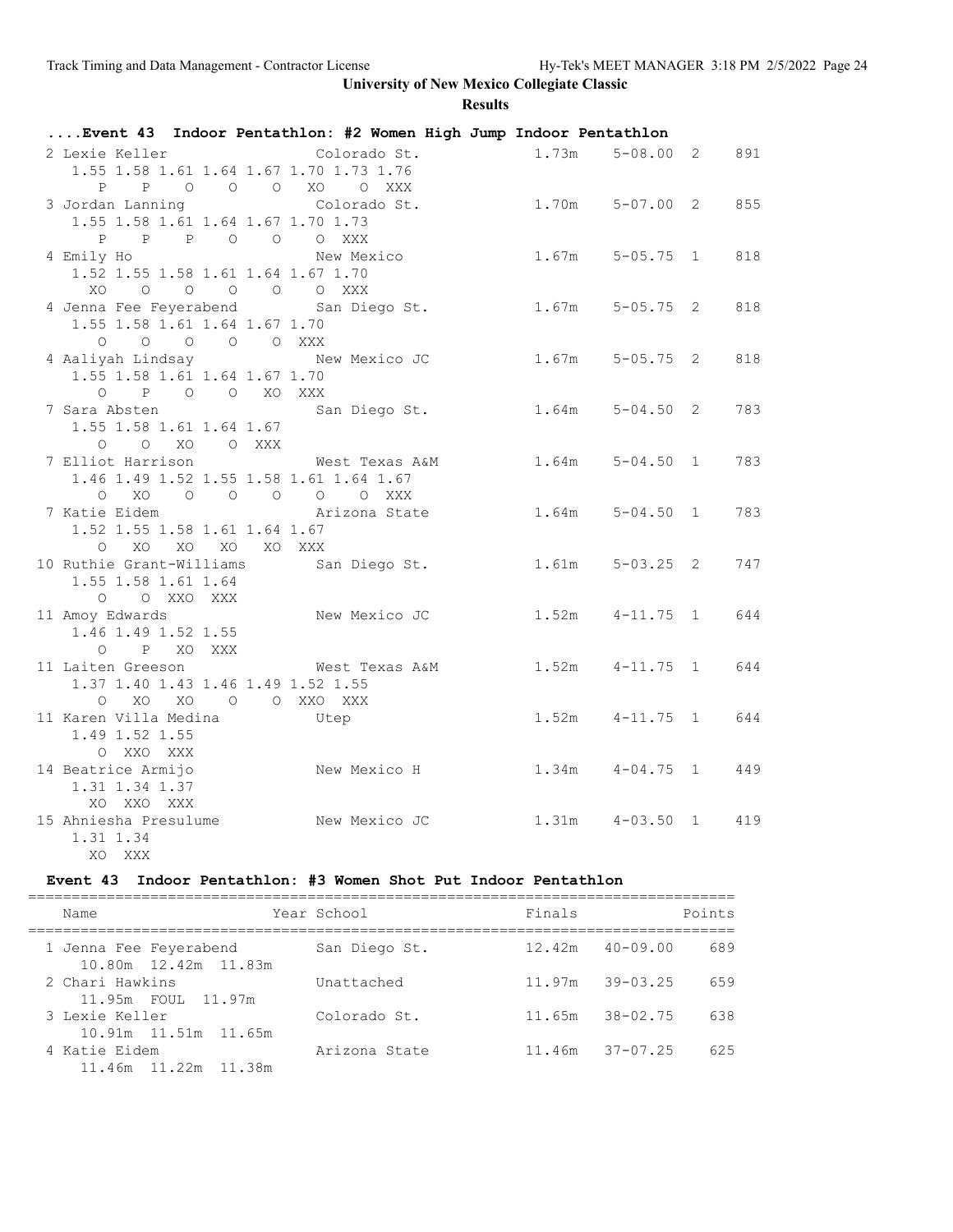| Event 43 Indoor Pentathlon: #3 Women Shot Put Indoor Pentathlon |                |        |                     |     |
|-----------------------------------------------------------------|----------------|--------|---------------------|-----|
| 5 Jordan Lanning                                                | Colorado St.   |        | $11.45m$ $37-06.75$ | 625 |
| 11.45m 10.87m 10.61m                                            |                |        |                     |     |
| 6 Ruthie Grant-Williams                                         | San Diego St.  |        | $10.73m$ $35-02.50$ | 577 |
| 8.92m 10.73m 9.96m                                              |                |        |                     |     |
| 7 Karen Villa Medina                                            | Utep           | 10.61m | 34-09.75            | 569 |
| 10.03m 10.09m 10.61m                                            |                |        |                     |     |
| 8 Laiten Greeson                                                | West Texas A&M |        | $10.26m$ $33-08.00$ | 546 |
| 10.26m 9.90m 9.93m                                              |                |        |                     |     |
| 9 Amoy Edwards                                                  | New Mexico JC  |        | $10.25m$ $33-07.50$ | 546 |
| FOUL 10.25m 9.65m                                               |                |        |                     |     |
| 10 Sara Absten                                                  | San Diego St.  |        | 10.21m 33-06.00     | 543 |
| 10.21m 9.26m 9.40m                                              |                |        |                     |     |
| 11 Emily Ho                                                     | New Mexico     |        | $9.57m$ $31-04.75$  | 501 |
| $9.22m$ $9.12m$ $9.57m$                                         |                |        |                     |     |
| 12 Elliot Harrison                                              | West Texas A&M |        | $9.49m$ $31-01.75$  | 496 |
|                                                                 |                |        |                     |     |
| 8.49m 8.30m 9.49m                                               |                |        |                     |     |
| 13 Beatrice Armijo                                              | New Mexico H   |        | $8.71m$ $28-07.00$  | 445 |
| 8.71m 8.33m FOUL                                                |                |        |                     |     |
| 14 Aaliyah Lindsay                                              | New Mexico JC  |        | $8.65m$ $28-04.50$  | 441 |
| FOUL 8.17m 8.65m                                                |                |        |                     |     |
| 15 Ahniesha Presulume                                           | New Mexico JC  |        | 7.66m 25-01.75      | 377 |
| FOUL 7.66m 7.41m                                                |                |        |                     |     |

## **Event 43 Indoor Pentathlon: #4 Women Long Jump Indoor Pentathlon**

| Name                                         | Year School         | Finals |                    | Points |
|----------------------------------------------|---------------------|--------|--------------------|--------|
| 1 Sara Absten<br>FOUL 5.74m 5.90m            | San Diego St. 5.90m |        | $19 - 04.25$       | 819    |
| 2 Lexie Keller<br>5.86m 5.79m 5.75m          | Colorado St.        | 5.86m  | 19-02.75           | 807    |
| 3 Katie Eidem<br>5.73m 5.31m FOUL            | Arizona State       | 5.73m  | $18 - 09.75$       | 768    |
| 4 Amoy Edwards<br>5.23m FOUL 5.68m           | New Mexico JC       | 5.68m  | $18 - 07.75$       | 753    |
| 4 Aaliyah Lindsay<br>5.68m FOUL 5.53m        | New Mexico JC       | 5.68m  | $18 - 07.75$       | 753    |
| 6 Jenna Fee Feyerabend<br>5.47m 5.32m 5.31m  | San Diego St.       | 5.47m  | $17 - 11.50$       | 691    |
| 7 Jordan Lanning<br>FOUL 5.42m 4.84m         | Colorado St.        | 5.42m  | $17 - 09.50$       | 677    |
| 8 Elliot Harrison<br>4.73m 5.04m 5.24m       | West Texas A&M      | 5.24m  | $17 - 02.25$       | 626    |
| 9 Ruthie Grant-Williams<br>5.06m 4.96m 4.86m | San Diego St.       | 5.06m  | $16 - 07.25$       | 576    |
| 10 Laiten Greeson<br>4.90m FOUL 5.01m        | West Texas A&M      | 5.01m  | $16 - 05.25$       | 562    |
| 11 Emily Ho<br>4.75m  4.42m  4.44m           | New Mexico          | 4.75m  | $15 - 07.00$       | 492    |
| 12 Karen Villa Medina<br>4.56m 4.72m 4.55m   | Utep                |        | $4.72m$ $15-06.00$ | 485    |
| 13 Ahniesha Presulume<br>FOUL 4.63m FOUL     | New Mexico JC       | 4.63m  | $15 - 02.25$       | 461    |
| 14 Beatrice Armijo<br>4.62m FOUL FOUL        | New Mexico H        | 4.62m  | $15 - 02.00$       | 459    |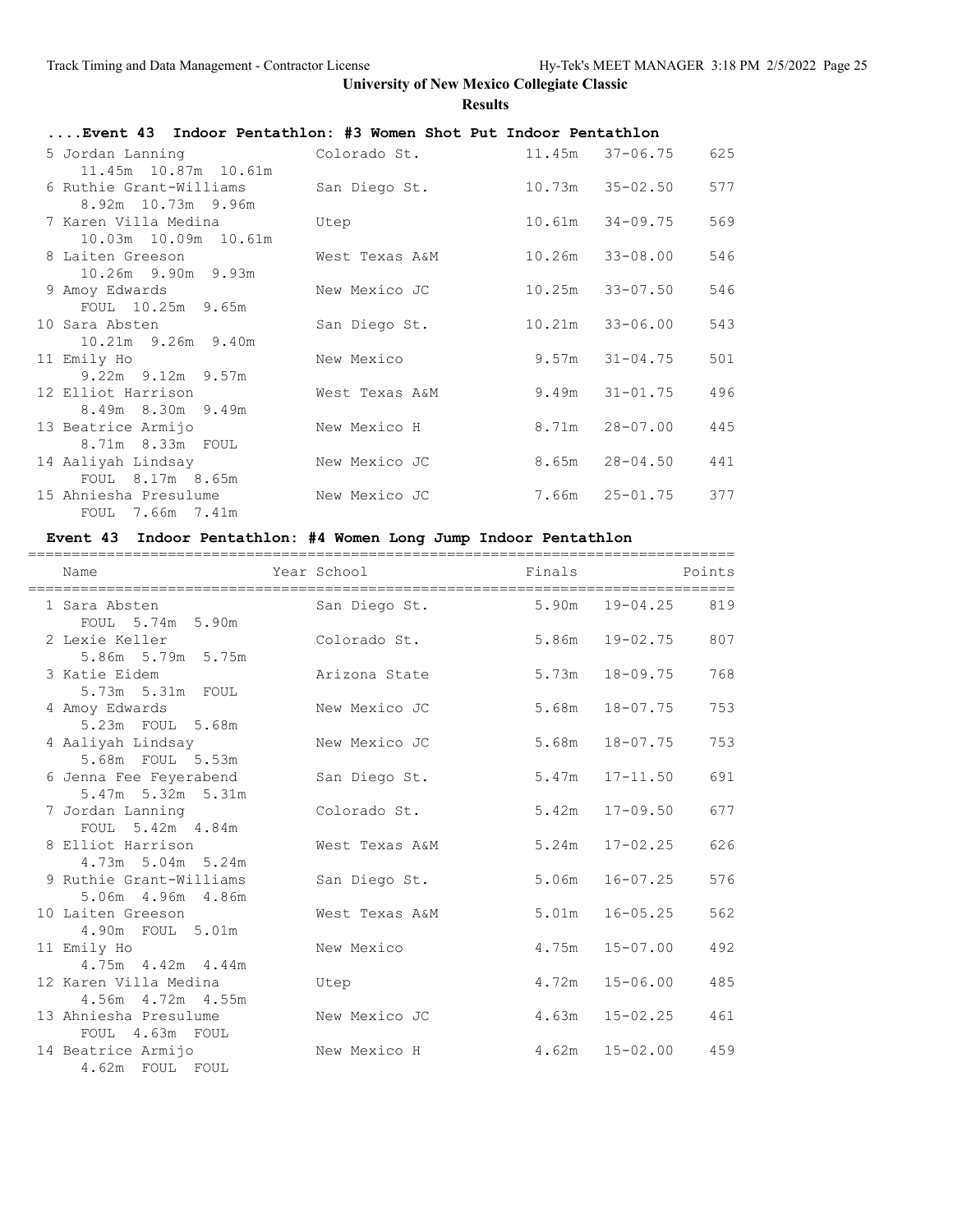**Results**

## **....Event 43 Indoor Pentathlon: #4 Women Long Jump Indoor Pentathlon**

 -- Chari Hawkins Unattached FOUL FOUL FOUL FOUL

### **Event 43 Indoor Pentathlon: #5 Women 800 Meter Run Indoor Pentathlon**

=======================================================================

| Name                     | Year School    | Finals  | Points |
|--------------------------|----------------|---------|--------|
| 1 Katie Eidem            | Arizona State  | 2:17.92 | 852    |
| 2 Lexie Keller           | Colorado St.   | 2:22.72 | 787    |
| 3 Sara Absten            | San Diego St.  | 2:25.23 | 754    |
| 4 Emily Ho               | New Mexico     | 2:30.56 | 686    |
| 5 Jenna Fee Feyerabend   | San Diego St.  | 2:32.07 | 667    |
| 6 Elliot Harrison        | West Texas A&M | 2:34.75 | 635    |
| 7 Jordan Lanning         | Colorado St.   | 2:35.42 | 627    |
| 8 Karen Villa Medina     | Utep           | 2:40.14 | 571    |
| 9 Laiten Greeson         | West Texas A&M | 2:45.80 | 508    |
| 10 Ruthie Grant-Williams | San Diego St.  | 2:54.19 | 421    |
| 11 Amoy Edwards          | New Mexico JC  | 3:17.84 | 217    |
| 12 Aaliyah Lindsay       | New Mexico JC  | 3:18.32 | 214    |
| 13 Ahniesha Presulume    | New Mexico JC  | 3:38.03 | 94     |
| 14 Beatrice Armijo       | New Mexico H   | 3:39.00 | 89     |
| -- Chari Hawkins         | Unattached     | DNF     |        |

### **Event 44 Men 800 Meter Run Invitational**

| Name                              | Year School              | Finals             |
|-----------------------------------|--------------------------|--------------------|
| 1 Drew Windle<br>2 Matthew Larkin | Unattached<br>New Mexico | 1:48.69<br>1:49.79 |
| 3 Gavin Sleeter                   | New Mexico               | 1:51.52            |
| 4 Evans Pololet                   | New Mexico JC            | 1:52.76            |
| 5 Iolo Hughes                     | New Mexico               | 1:52.77            |
| 6 Ethan Brouw                     | New Mexico               | 1:56.05            |
| -- Curtis Beech                   | Unattached               | DNF                |

### **Event 46 Women High Jump Invit Women'**

| Name                                                       | Year School | Finals            |             |
|------------------------------------------------------------|-------------|-------------------|-------------|
| 1 Victoria Plummer<br>1.56 1.61 1.66 1.71<br>XOOXOXXX      | New Mexico  | $1.66m$ $5-05.25$ |             |
| 2 Alyssa Magallanez<br>1.56 1.61 1.66<br>XO.<br><b>XXX</b> | New Mexico  | 1.61m             | $5 - 03.25$ |

#### **Event 47 Men Long Jump Invit Men's**

==========================================================================

| Name                              | Year School | Finals |                    |
|-----------------------------------|-------------|--------|--------------------|
| 1 Stacy Brown Jr                  | Texas       |        | $7.83m$ $25-08.25$ |
| FOUL 7.46m PASS 7.36m FOUL 7.83m  |             |        |                    |
| 2 Darryl Thomas                   | New Mexico  |        | $7.11m$ $23-04.00$ |
| 6.67m 6.93m FOUL FOUL 6.85m 7.11m |             |        |                    |
| 3 Aidan Ouinn                     | New Mexico  |        | $6.86m$ $22-06.25$ |
| FOUL 6.86m FOUL 5.15m FOUL FOUL   |             |        |                    |